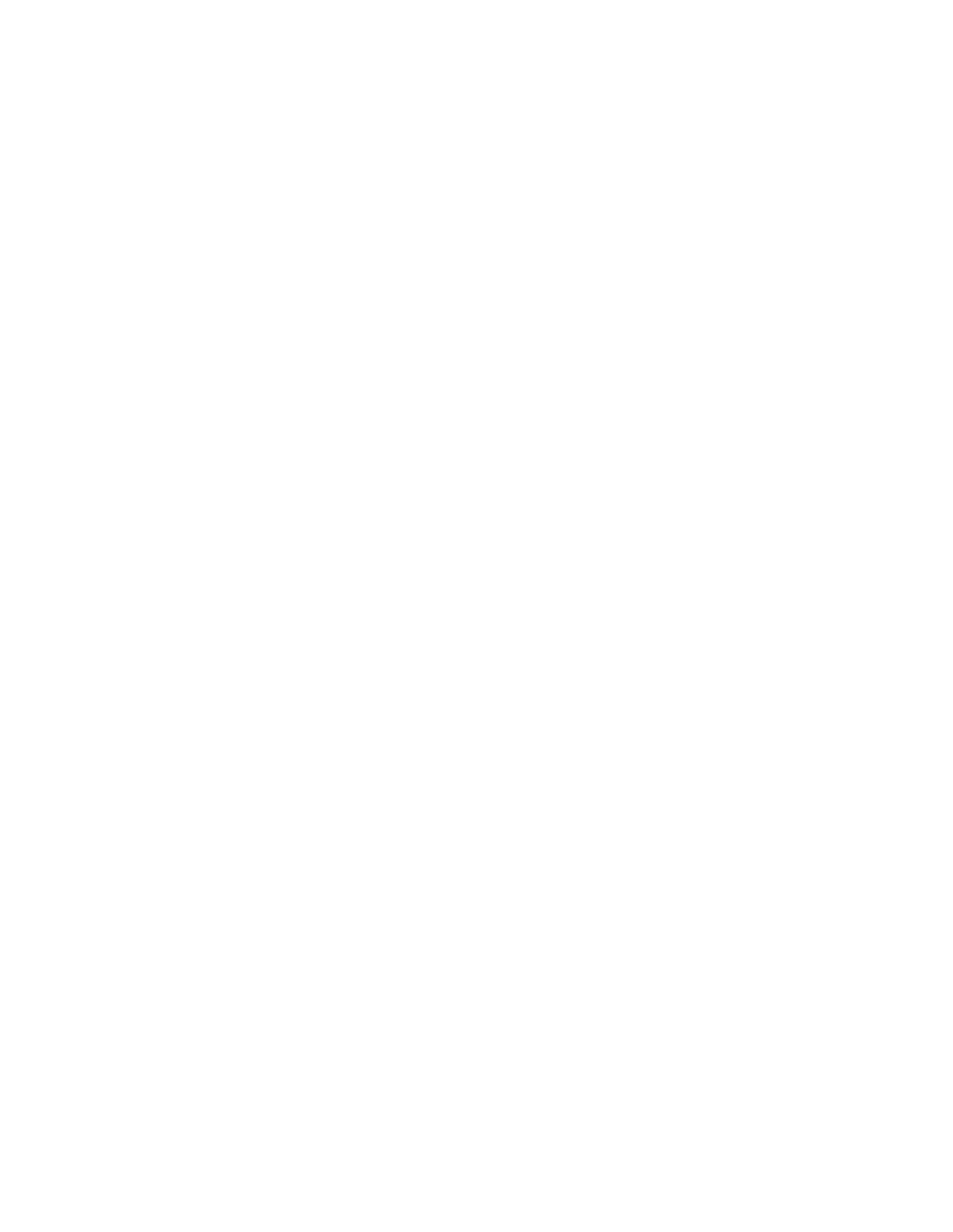# **Contents**

| 1 Introduction and Motivation                     | 5  |
|---------------------------------------------------|----|
| 2 The Strategy of our Analysis                    | 11 |
| <b>3</b> Some Remarks on Compactness              | 15 |
| 4 Hörmander's Theorem                             | 19 |
| 5 Hörmander-like Estimates in Non-Compact Domains |    |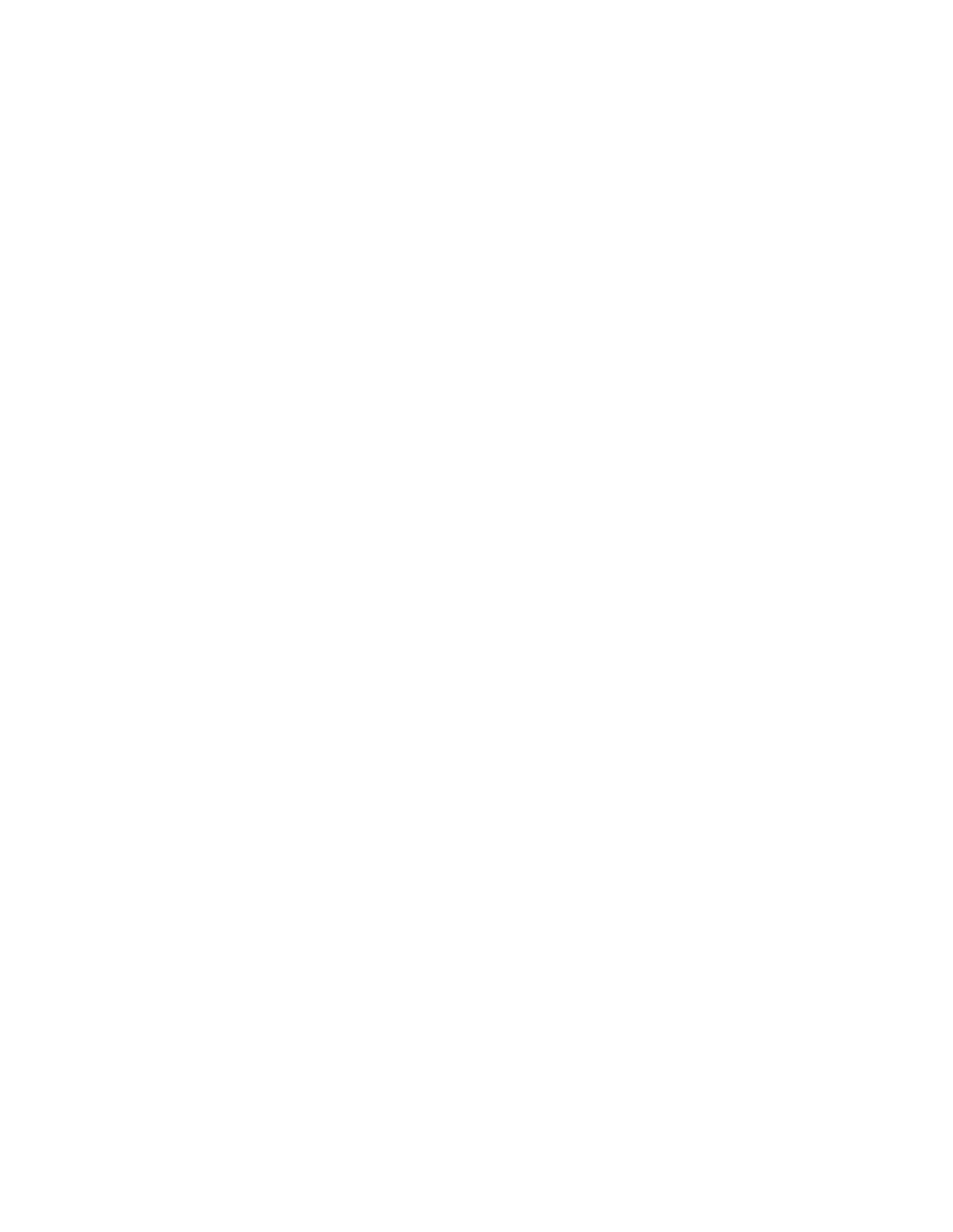### 1 Introduction and Motivation

This series of lectures is devoted to the study of the long-time behaviour of semigroups generated by (the appropriate closure of) operators given informally by the expression:

$$
Lf(x) = \sum a_{ij}(x)\frac{\partial^2 f(x)}{\partial x_i \partial x_j} + \sum b_i(x)\frac{\partial f(x)}{\partial x_i} + V(x)f(x) ,\qquad (1.1)
$$

where the functions  $a_{ij}(x)$ ,  $b_i(x)$  and  $V(x)$  are smooth and the operator L is well defined initially on the set of functions  $f$  which are smooth and compactly supported. Any operator of this form will be called a Schrödinger-type operator. The reason for this comes from physics: in quantum mechanics, the Schrödinger operator  $H$  is the operator

$$
Hf(x) = -\sum \frac{\partial^2 f(x)}{\partial x_i^2} + V(x)f(x).
$$

This is of the form (1.1) with  $b = 0$  and  $a_{ij}(x) = -\delta_{ij}$  for each x, i.e. the symmetric matrix function  $a_{ij}(x)$  is uniformly (strictly) negative definite, so that L is a self-adjoint elliptic operator. Relaxing this condition we may lose both ellipticity and self-adjointness, but expect that our operator (1.1) will still have nice properties which enables us to do an interesting analysis. Without any additional assumption, the class of operators L specified in this way is too large to be interesting. Throughout these lectures, we will always deal with hypoelliptic operators (instead of elliptic ones) and we will make further structural ssumptions further on.

Information about the long-time behaviour of the underlying diffusion processes can be captured by the detailed analysis of the generator L. More precisely, we are going to investigate the resolvent of L and deduce from its properties relevant features of the spectrum  $\sigma(L)$ .

It is worth mentioning some physical context before we start our discussion of the main issues in the next sections. Operators (1.1) appear in the study of non-equilibrium statistical physics. As a simplified example, consider first the system with one particle and the law of motion governed by the Hamiltonian function  $H<sub>S</sub>$  given by

$$
H_S(q, p) = \frac{p^2}{2} + V(q) . \qquad (1.2)
$$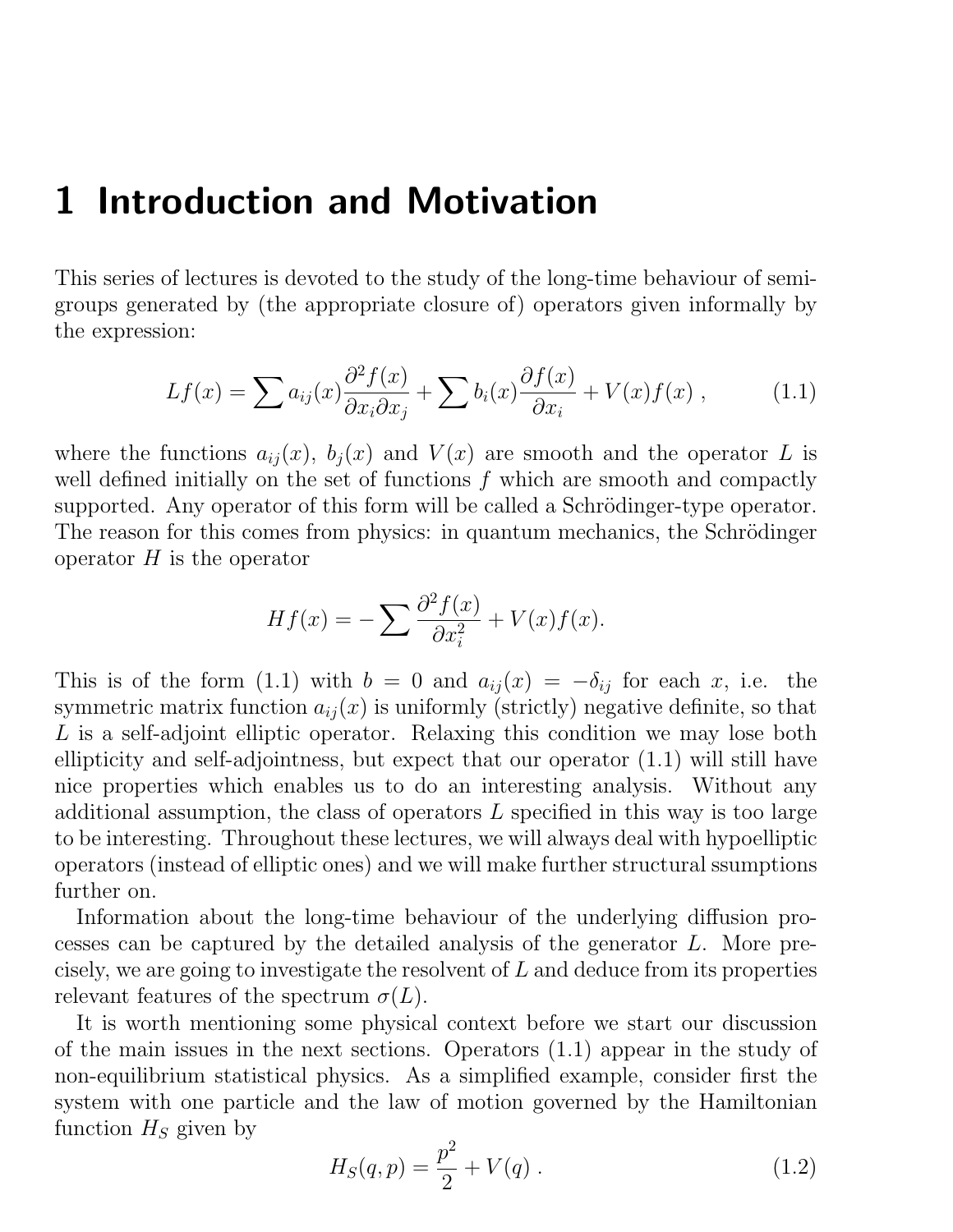#### 1 Introduction and Motivation

The states of the particle are described by points  $(q, p)$  in Euclidean space. The function  $V(q)$  describes the potential (external fields acting on the particle). We now wish to introduce a 'heat bath' at some temperature T with which our particle interacts. This will be done in the spirit of [FKM65, FK87]. We follow very closely the exposition of [EPR99b].

We introduce the temperature in two steps. First we consider an infinite reservoir which is deterministic (so no statistical aspects are involved for a while). The law of motion for the reservoir is given by the Hamiltonian function

$$
H_B(\varphi) = \frac{1}{2} ||\varphi||^2_{\mathcal{H}} ,
$$

where we assumed that the state  $\varphi$  of the reservoir takes values in some appropriate Hilbert space  $H$ . The equation of motion of the free reservoir can in general be given by

$$
\frac{d}{dt}\varphi = \mathcal{L}\varphi ,
$$

for some linear operator  $\mathcal{L} : \mathcal{H} \to \mathcal{H}$ . Since one has the identity

$$
\frac{d}{dt}H_B(\varphi)=\langle \mathcal{L}\varphi,\varphi\rangle+\langle \varphi,\mathcal{L}\varphi\rangle=\langle \varphi,(\mathcal{L}+\mathcal{L}^*)\varphi\rangle,
$$

we will require  $\mathcal{L}^* = -\mathcal{L}$ , so that the energy of isolated reservoir is conserved. To be more specific one can think about  $\varphi$  as an electro-magnetic field

$$
\varphi = \left(\begin{array}{c} \mathbf{E} \\ \mathbf{B} \end{array}\right) \quad : \ \mathbb{R}^3 \longrightarrow \mathbb{R}^6
$$

in a vacuum, with the additional constraints  $\nabla \cdot \mathbf{E} = 0$  and  $\nabla \cdot \mathbf{B} = 0$ . The Hilbert space  $\mathcal H$  is given by the scalar product

$$
\|\varphi\|_{\mathcal{H}}^2 = \int \left(\mathbf{E}^2 + \mathbf{B}^2\right) dx
$$

and the generator of the evolution is given by Maxwell's equations:

$$
\mathcal{L}\left(\begin{array}{c} \mathbf{E} \\ \mathbf{B} \end{array}\right) = \left(\begin{array}{c} \nabla \wedge \mathbf{E} \\ \nabla \wedge \mathbf{B} \end{array}\right) .
$$

Finally, we add some interaction between the particle and the heat reservoir. We assume that the interaction is of dipole form, so that the total Hamiltonian of the system is given by:

$$
H(q, p, \varphi) = \frac{p^2}{2} + V(q) + \frac{1}{2} ||\varphi + q\alpha||^2_{\mathcal{H}}.
$$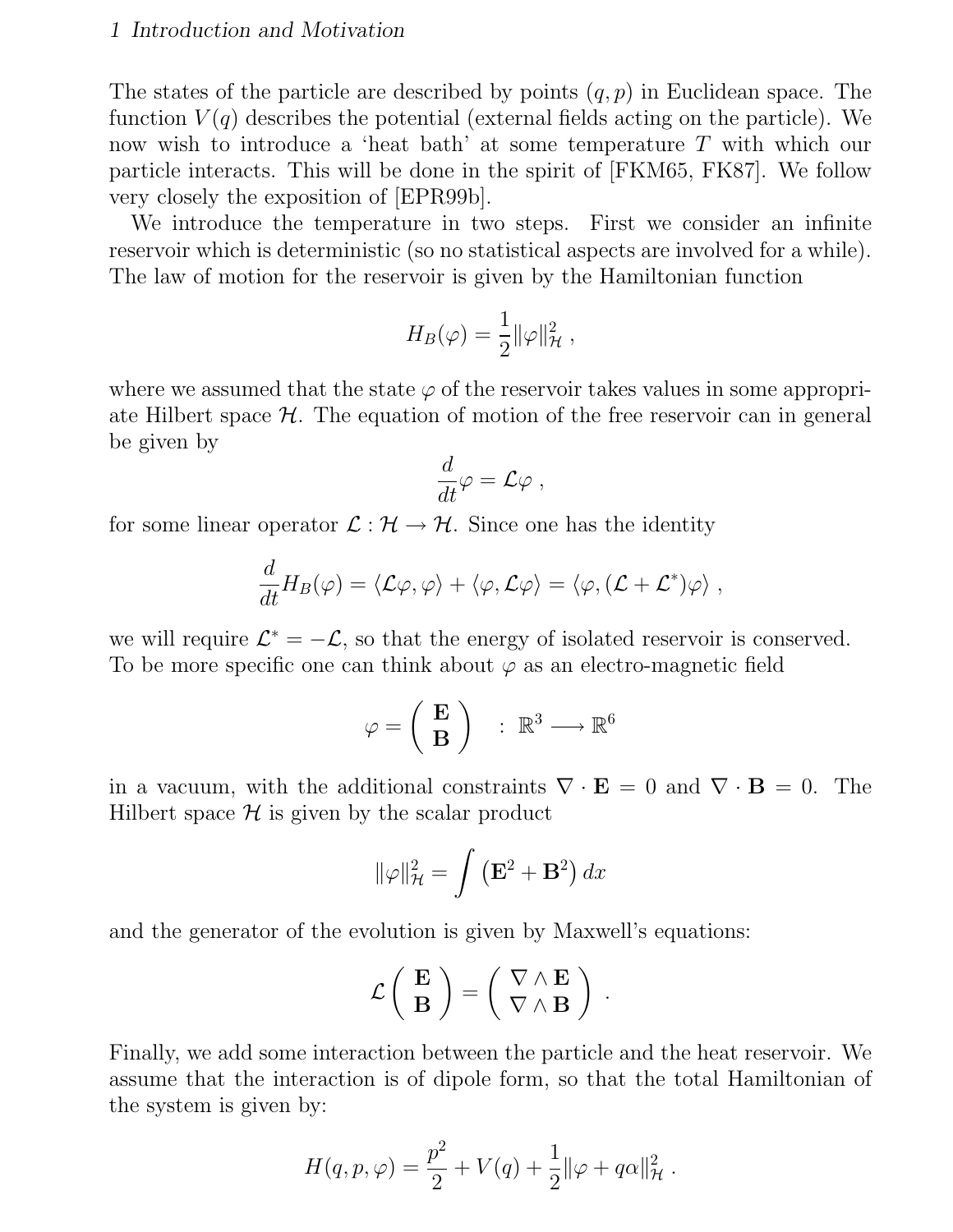Here  $q\alpha \in \mathcal{H}$  can be interpreted as the field which describes the contribution coming from the charged particle.

Having done this, one can write down the equations for the total system (particle + reservoir) as follows:

$$
\begin{cases}\n\frac{d}{dt}q = p \\
\frac{d}{dt}p = -\nabla V(q) - \langle \varphi + q\alpha, \alpha \rangle \\
\frac{d}{dt}\varphi = \mathcal{L}(\varphi + q\alpha)\n\end{cases}
$$
\n(1.3)

We want somehow to "forget" about the big system and get an effective law of motion for our particle. This can be realized by solving the last equation in (1.3)

$$
\varphi(t) = e^{t\mathcal{L}} \varphi(0) + \int_0^t q(s) \ \mathcal{L} e^{(t-s)\mathcal{L}} \alpha \ ds.
$$

We integrate by parts to get

$$
\varphi(t) = e^{t\mathcal{L}}\varphi(0) + q(0)e^{t\mathcal{L}}\alpha - q(t)\alpha + \int_0^t p(s) e^{(t-s)\mathcal{L}}\alpha \, ds.
$$

We plug this expression into the second equation in (1.3) to get

$$
\frac{d}{dt}p = -\nabla V(q) - \langle \varphi(0), e^{-t\mathcal{L}}\alpha \rangle - q(0) \langle e^{t\mathcal{L}}\alpha, \alpha \rangle - \int_0^t p(s) \langle e^{(t-s)\mathcal{L}}\alpha, \alpha \rangle ds \quad (1.4)
$$

By a simple change of co-ordinates, we can and do assume  $q(0) = 0$ . Then we have

$$
\frac{d}{dt}p = -\nabla V(q) - \langle \varphi(0), e^{-t\mathcal{L}}\alpha \rangle - \int_0^t p(s) \langle e^{(t-s)\mathcal{L}}\alpha, \alpha \rangle ds \tag{1.5}
$$

Up to now, everything has been deterministic, as the equation of motion were simply derived by the use of Newton's and Maxwell's laws. Now, we are in a position to put the reservoir at temperature  $T$  - the second announced step. What we do is simple: we just postulate that the deterministic field  $\varphi$  is replaced by a random field  $\phi(0)$  with initial probability distribution describing the statistical behaviour of the physical reservoir at the temperature  $T$ . More precisely, we assume that the probability distribution of the initial data  $\phi(0)$  is Gaussian with the covariance given by

$$
\mathbb{E}\langle\phi(0),f\rangle_{\mathcal{H}}\cdot\langle\phi(0),g\rangle_{\mathcal{H}}=T\langle f,g\rangle_{\mathcal{H}}.\tag{1.6}
$$

The measure corresponding to (1.6) describes the distribution of the physical ensemble (the canonical Gibbs distribution) and has density given informally by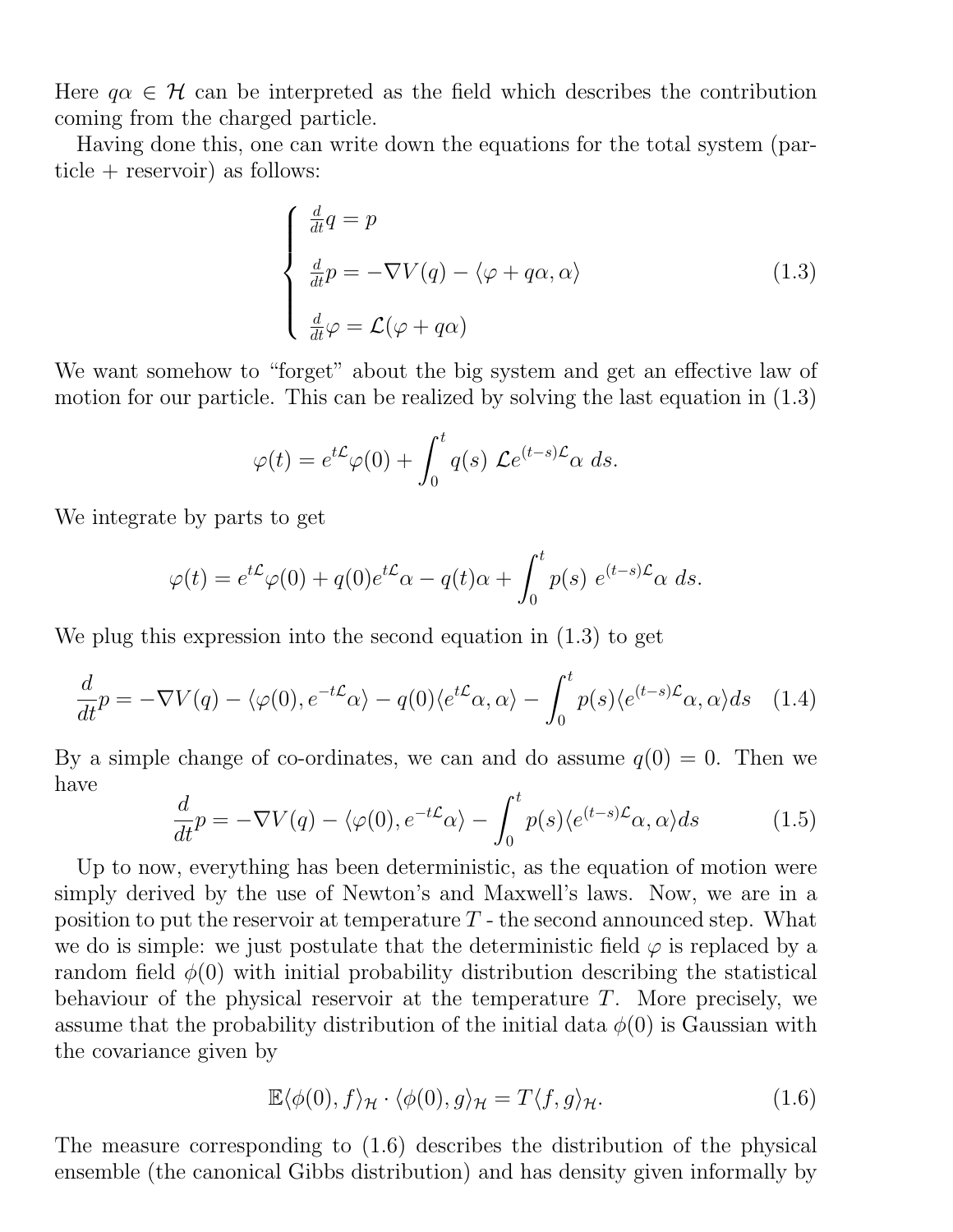#### 1 Introduction and Motivation

the expression:

$$
\qquad \qquad \alpha \quad \frac{e^{-\frac{\|\varphi\|_{{\cal H}}^2}{2T}}}{Z} \quad ,
$$

It is natural in view of (1.5) to introduce a centred Gaussian process  $\xi$  defined by

$$
\xi(t) = \langle \phi(0), e^{-t\mathcal{L}} \alpha \rangle_{\mathcal{H}}.
$$

The covariance of  $\xi$  can be computed easily from (1.6):

$$
\mathbb{E}\xi(s)\xi(t) = T\langle e^{-t\mathcal{L}}\alpha, e^{-s\mathcal{L}}\alpha \rangle_{\mathcal{H}} = T\langle \alpha, e^{(t-s)\mathcal{L}}\alpha \rangle_{\mathcal{H}},
$$

which shows that  $\xi$  is a stationary stochastic process.

Using this notation, the system of equations (1.3) can be rewritten as:

$$
\begin{cases}\n\frac{d}{dt}q = p \\
\frac{d}{dt}p = -\nabla V(q) - \xi(t) - \int_0^t p(s)C(t-s)ds \\
\text{with} \quad C(t-s) = \frac{1}{T} \mathbb{E}\xi(t)\xi(s)\n\end{cases}
$$
\n(1.7)

Here, the fact that the covariance of  $\xi$  also appears in the memory kernel of the 'friction term' is the celebrated fluctuation - dissipation theorem.

The last simplification we consider is

$$
C(t) \sim 2\gamma \delta(t) \tag{1.8}
$$

where  $\delta(t)$  - is the Dirac "delta function" and a constant  $\gamma > 0$ . Thus  $\xi$  corresponds just to the white noise.

One can argue that  $(1.8)$  is a reasonable assumption since the covariance  $C(t)$ corresponds to the scalar product of particle fields taken at time 0 and t where the initial field of the particle is subjected to the free dynamics; hence the Dirac delta function is a good approximation to  $C(t)$  as soon as the field generated by the particle at time 0 is strongly localized in space directions, so that the time it takes for this field to radiate away from the particle is small compared to any other timescale of the system.

Summarizing we have

$$
\begin{cases}\n\frac{d}{dt}q = p \\
\frac{d}{dt}p = -\nabla V(q) + \xi(t) - \gamma p(t) \\
\text{with } C(t - s) = \frac{1}{T} \mathbb{E}\xi(t)\xi(s) = \frac{2\gamma}{T}\delta(t - s)\n\end{cases}
$$
\n(1.9)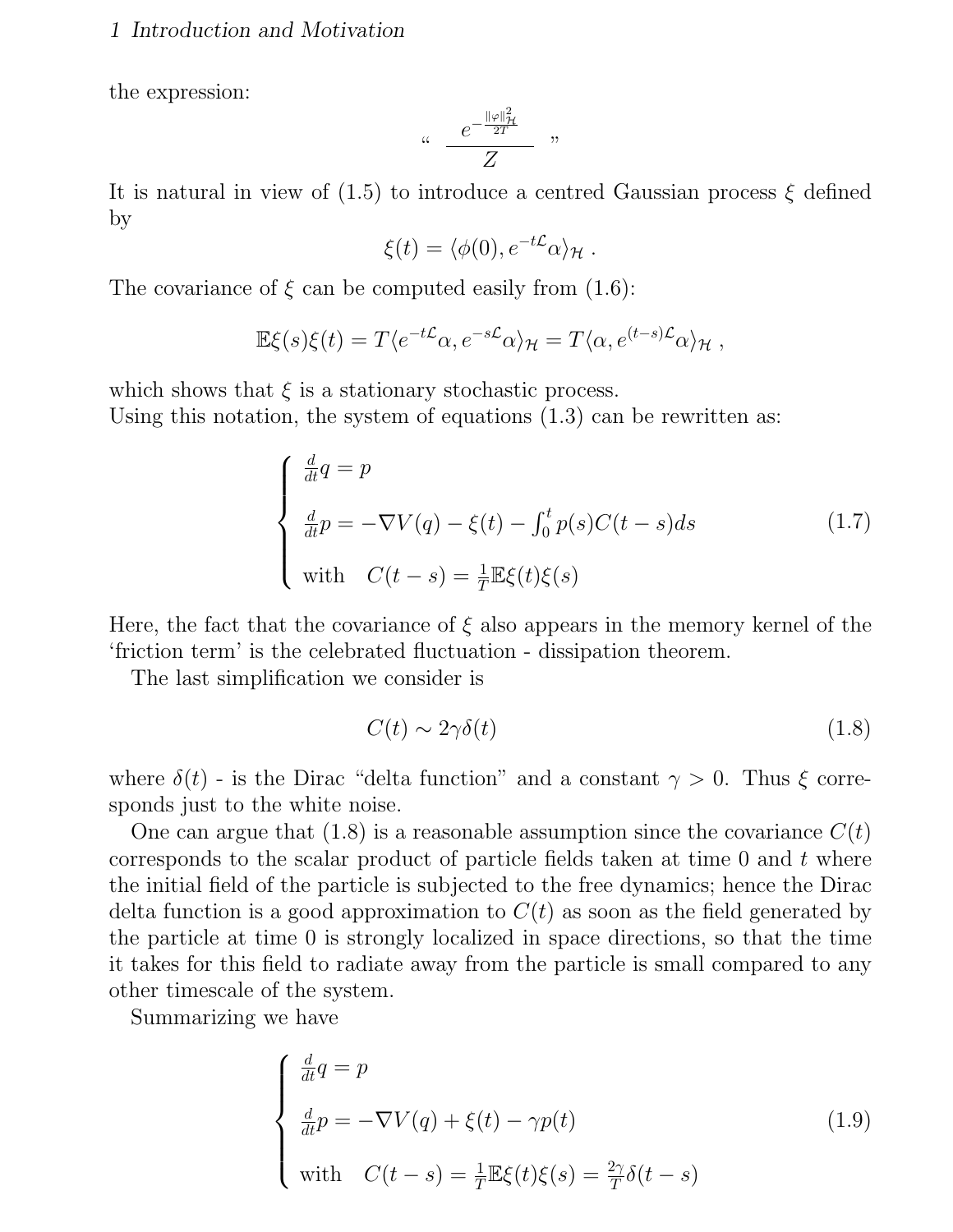It is convenient to introduce properly re-scaled process  $\xi \longrightarrow \sqrt{2\gamma T} \xi$ . After this modification the equation (1.9) reads

$$
\begin{cases}\n\frac{d}{dt}q = p \\
\frac{d}{dt}p = -\nabla V(q) - \gamma p(t) + \sqrt{2\gamma T}\xi(t) \\
\text{with} \quad \mathbb{E}\xi(t)\xi(s) = \delta(t - s)\n\end{cases}
$$
\n(1.10)

i.e.  $\xi(t)$  is the standard white noise. Note that the equation of motion (1.10) is stochastic even though it was derived from a *deterministic* model with random initial conditions. The fact that 'new randomness' gets injected into (1.10) for all times is a consequence of the fact that we assumed  $C$  to decay (quickly) for large times, which implies that the free fields sends disturbances out to infinity. The counterpart of this statement is that 'fresh randomness' can also come in from infinity.

Finally, we remark that the physical model described above can easily be generalized to two (or more) heat baths at different temperatures  $T_{\scriptscriptstyle L}$  ,  $T_{\scriptscriptstyle R}$  and moreover one can consider arbitrary many (but finite) number of particles instead of one. Let us consider a very simple model of heat conduction for which the Hamiltonian is given by

$$
H \equiv H(q, p) = \sum_{i} \left( \frac{p_i^2}{2} + V_1(q_i) + V_2(q_{i+1} - q_i) \right) .
$$

The potential  $V_1$  is a 'pinning term' that keeps the particles around their equilibrium position, whereas the potential  $V_2$  is an 'interaction term' which is responsible for the transmission of energy / information along the chain. The corresponding system of stochastic equations is as follows (in the case of two heat baths)

$$
\begin{cases}\n\frac{d}{dt}q_i = p_i & \text{for } i \in \{1,..,N\} \\
\frac{d}{dt}p_0 = -\nabla_0 V_1(q_0) - \nabla_0 V_2(q_1 - q_0) - \gamma p_0(t) + \sqrt{2\gamma T_L} \xi_0(t) \\
\frac{d}{dt}p_i = -\nabla_i V_1(q_i) - \nabla_i V_2(q_{i+1} - q_i) - \nabla_i V_2(q_i - q_{i-1}) & \text{for } i \in \{1,..,N-1\} \\
\frac{d}{dt}p_N = -\nabla_N V_1(q_N) - \nabla_N V_2(q_N - q_{N-1}) - \gamma p_N(t) + \sqrt{2\gamma T_R} \xi_N(t) \\
\text{with } \mathbb{E}\xi_k(t)\xi_l(s) = \delta_{kl}\delta(t - s) & k, l = 0, N\n\end{cases}
$$
\n(1.11)

The only directions, in which the ellipticity appears, are  $p_0$  and  $p_N$ . In the remaining directions the dynamic is only deterministic hence we have a "big"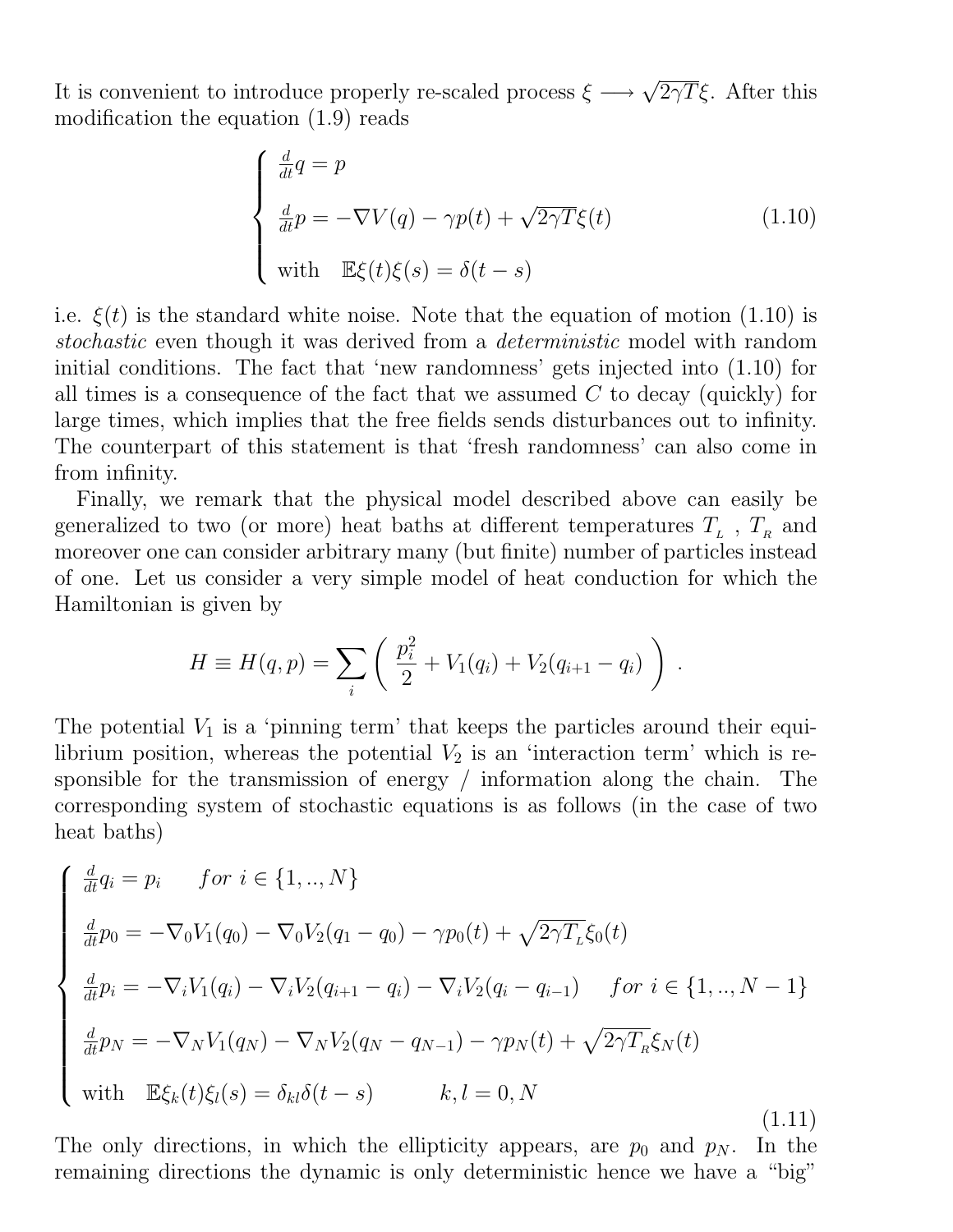non-ellipticity. The system of stochastic equations (1.11) provides us with an example of the operator  $L$  of the type  $(1.1)$  which is hypoelliptic.

One of the surprising features of this type of operators is that their spectral properties are extremely sensitive to the fine structure of their first-order part. In particular, we will see that if we choose

$$
\begin{cases}\nV_1(q) = q^2 \\
V_2(q) = q^4\n\end{cases}
$$

it is possible to show that the generator  $L$  of  $(1.11)$  has compact resolvent in a suitably chosen Hilbert space. This will allow us to conclude the existence of a unique stationary distribution for (1.11) and establish the exponential convergence to it. On the other hand, if one were to choose

$$
\begin{cases}\nV_1(q) = q^4 \\
V_2(q) = q^2\n\end{cases}
$$

it is still an open problem to show the existence of a stationary solution. In particular, it is possible to show that if the chain is long enough, the generator L does not have compact resolvent in any of the natural spaces associated with it. Intuitively, the reason behind this fact is that at high energies, the interaction between neighbouring particles becomes weaker and weaker, so that the chain appears more and more 'broken'.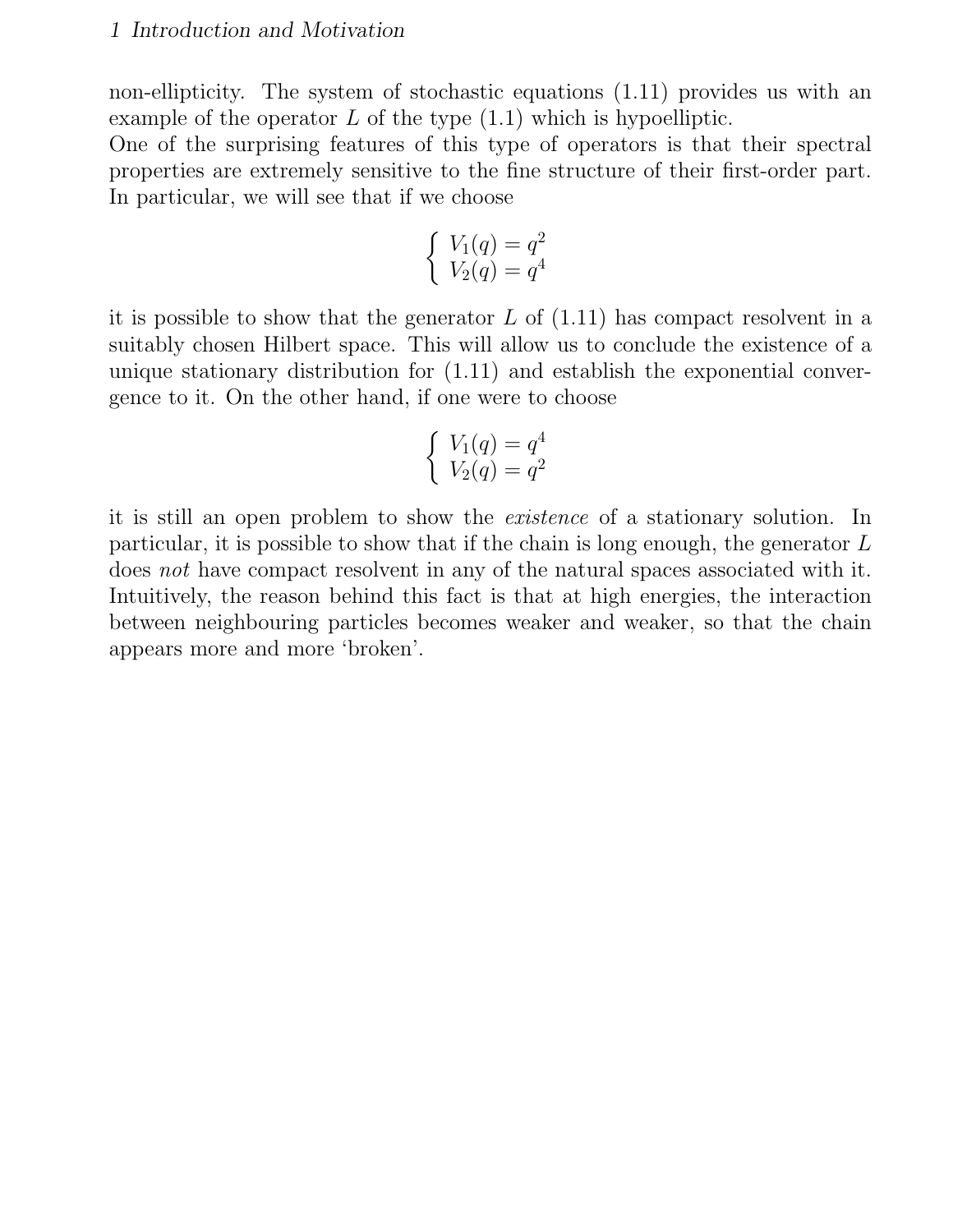## 2 The Strategy of our Analysis

Let  $\mathcal{P}_t$  be the Markov semi-group generated by the system of stochastic differential equations (1.11). In other words, for any bounded and measurable function

$$
\psi: \mathbb{R}^{2(N+1)} \longrightarrow \mathbb{R}
$$

we define

$$
\left(\mathcal{P}_{t}\psi\right)(x) = \mathbb{E}\left[\psi\left(x(t)\right); \ x(0) = x\right] \tag{2.1}
$$

where  $E$  is the mean value with respect to the Wiener measure on the sample space of Brownian motion (in  $\mathbb{R}^{2(N+1)}$ ).

The family of operators  $\{\mathcal{P}_t\}$  satisfies the following list of properties which are easy to verify

$$
\begin{cases}\n\mathcal{P}_t \circ \mathcal{P}_s \psi = \mathcal{P}_{t+s} \psi \quad \text{Markov property} \\
\partial_t \mathcal{P}_t \psi = \mathcal{L} \mathcal{P}_t \psi \\
\mathcal{L} = X_H - \gamma p_0 \frac{\partial}{\partial p_0} + \gamma T_L \frac{\partial^2}{\partial p_0^2} - \gamma p_N \frac{\partial}{\partial p_N} + \gamma T_R \frac{\partial^2}{\partial p_N^2} \\
X_H H = 0 \quad \text{(conservation of energy)} \\
X_H = \sum_i \frac{\partial H}{\partial p_i} \frac{\partial}{\partial q_i} - \frac{\partial H}{\partial q_i} \frac{\partial}{\partial p_i} \quad \text{(Liouville operator)}\n\end{cases}
$$

Let us introduce now the concept of an *invariant measure*. A probability measure  $\mu$  on  $\mathbb{R}^{2(N+1)}$  is *invariant* with respect to semi-group  $\mathcal{P}_t$  iff

$$
\int (\mathcal{P}_t \psi)(x) \mu(dx) = \int \psi(x) \mu(dx) \tag{2.2}
$$

holds true for any  $t > 0$  and any  $\psi$  as described in (2.1) above. We also write this as  $\mu \mathcal{P}_t = \mu$  for any  $t > 0$ .

Assume that  $\mu(dx) = \rho(x)dx$ , then the condition (2.2) reads  $\partial_t \langle \rho, \mathcal{P}_t \psi \rangle = 0$ where  $\langle , \rangle$  is the scalar product with respect to Lebesgue measure. Therefore

$$
\langle \mathcal{L}^* \rho, \mathcal{P}_t \psi \rangle = \langle \rho, \mathcal{L} \mathcal{P}_t \psi \rangle = 0
$$

for all  $t > 0$  and all  $\psi$  as above. This means that

$$
\mathcal{L}^*\rho=0.
$$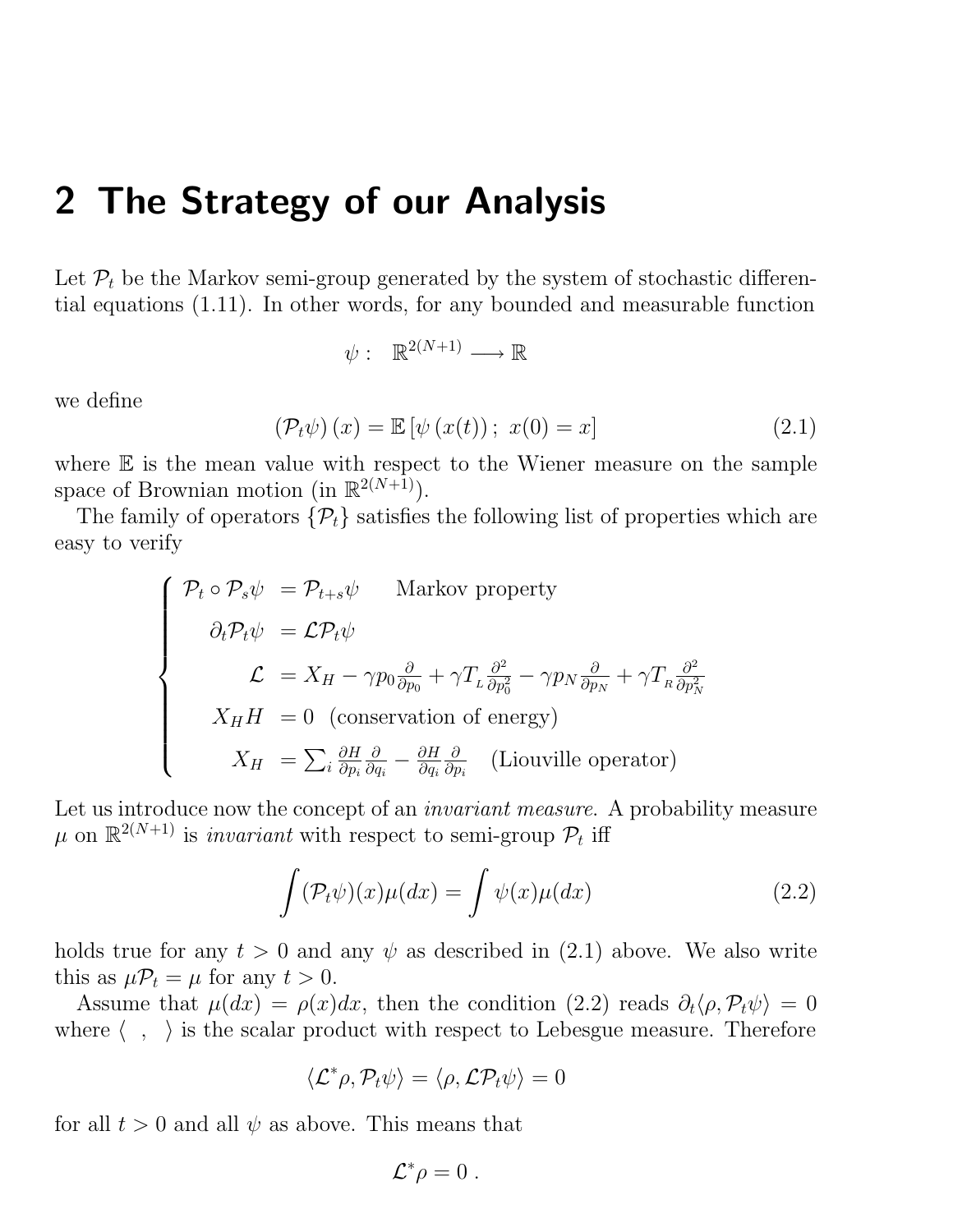The question of the existence of an invariant measure now becomes: can we find  $\rho$ such that the condition above is satisfied? This leads us naturally to the question of the behaviour of the spectrum of L, i.e. does 0 belong to the spectrum? But even if 0 belongs to the spectrum, this doesn't guarantee eigenfunctions to exist which correspond to probability densities. Our strategy is then as follows:

- (1) find a Hilbert space H such that all bounded (measurable) functions  $\psi$ belong to  $\mathcal{H}$ ;
- (2) Show that  $P_t$  can be extended to  $C_0$ -semi-group of bounded operators on  $\mathcal{H};$
- (3) Show that  $\mathcal H$  is such that 0 is an isolated eigenvalue with finite multiplicity for the generator  $\mathcal L$  of the extension of  $\mathcal P_t$  to  $\mathcal H$ .

This strategy does have a good chance of being useful since we have the following:

### Proposition

If there exists a Hilbert space  $\mathcal H$  such that 1-3 hold true, then there exists a  $\mathcal P_t$ invariant measure µ.

### Proof:

Let  $\mathcal L$  denote the generator of the extension of  $\mathcal P_t$  to  $\mathcal H$ , and denote by  $\mathcal L^*$  the adjoint of  $\mathcal L$  in the Hilbert space  $\mathcal H$ . Since, by assumption, 0 is an isolated eigenvalue with finite multiplicity for  $\mathcal{L}$ , it is also so for  $\mathcal{L}^*$ .

Let now  $g \in \mathcal{H}$  be such that  $\mathcal{L}^* g = 0$ . By Riesz's representation theorem, g can be considered as a linear bounded functional on  $H$ . Since we assumed that  $H$ contained all measurable bounded functions, this shows that g can be identified with a signed measure with bounded variation  $||g||_{Var} < +\infty$ . We want to show that one can find a nonnegative g such that  $\langle q, P_t \psi \rangle = \langle q, \psi \rangle$ .

Let us recall Jordan's decomposition theorem for signed measures. Any signed measure with bounded variation can be written uniquely as

$$
\mu=\mu_+-\mu_- \; ,
$$

where the positive measures  $\mu_-$  and  $\mu_+$  are mutually singular.

We also use the following.

**Fact:** If  $\mu = \tilde{\mu}_+ - \tilde{\mu}_-,$  with  $\tilde{\mu}_+$  and  $\tilde{\mu}_-$  positive (not necessarily mutually singular), then there exists a nonnegative measure  $\delta$  such that:  $\mu_{+} = \tilde{\mu}_{+} - \delta$  and  $\mu_- = \tilde{\mu}_- - \delta$ .

After these preparations we come back to the proof of proposition. Writing  $g = g_+ - g_-,$  since  $\mathcal{L}^* g = 0$  we have

$$
\mathcal{P}_t^* g = \mathcal{P}_t^* g_+ - \mathcal{P}_t^* g_- = g
$$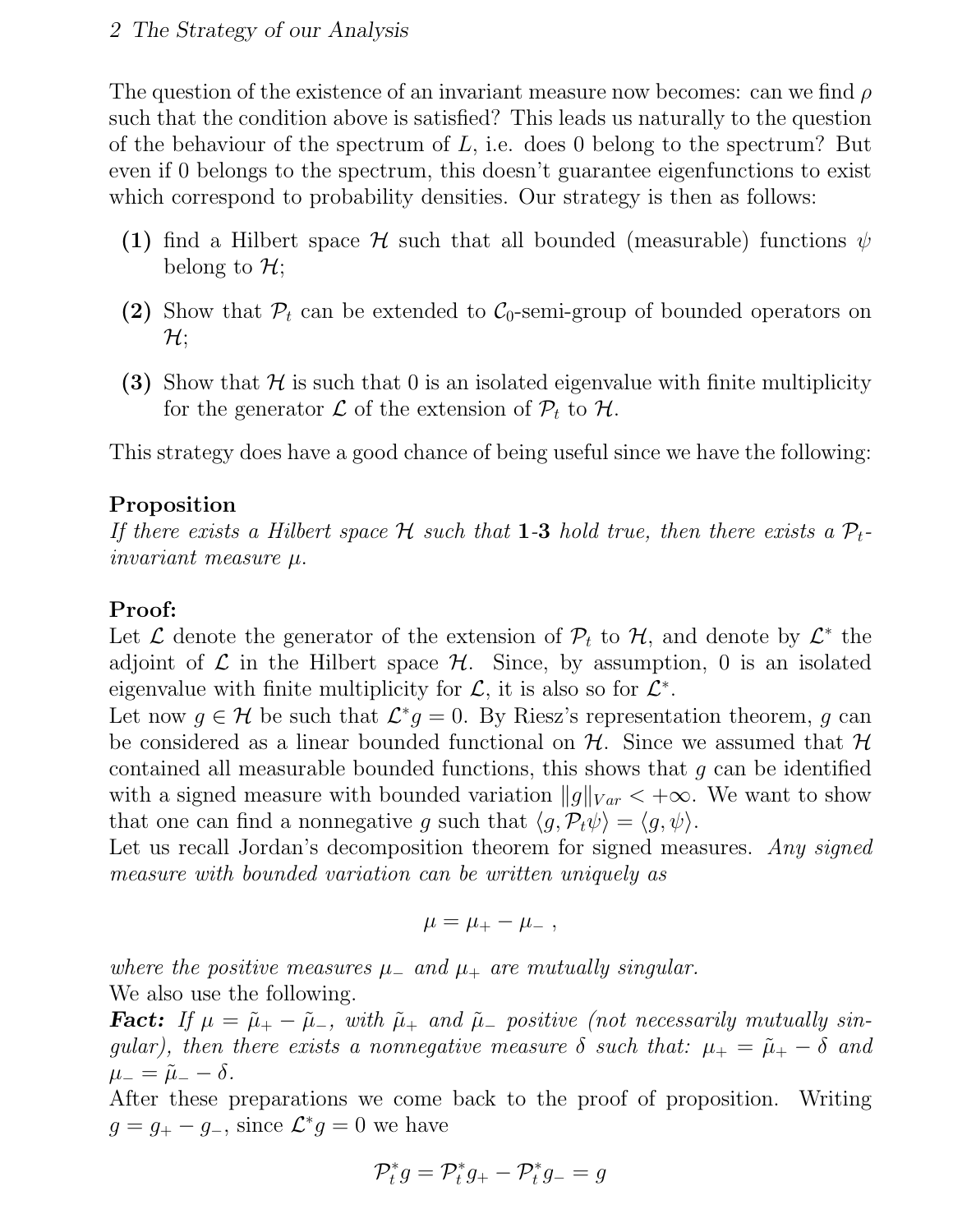where  $\mathcal{P}_t^*$  $t^*g_+, \mathcal{P}_t^*$ <sup>\*</sup><sub>*t*</sub><sup>*g*</sup> – correspond to non-negative measures since  $\mathcal{P}^*$ <sup>*t*</sup>  $t^*$  is Markov. In this way we get a new decomposition of the density  $g$  and we can apply the fact above to infer that there exists a non-negative measure  $\delta$  such that

$$
g_{+} = \mathcal{P}_{t}^{*} g_{+} - \delta
$$
 and  $g_{-} = \mathcal{P}_{t}^{*} g_{-} - \delta$ . (2.3)

Using again the fact that  $P_t$  is a Markov operator, we have

$$
\mathbf{mass}\left(\mathcal{P}_t^*g_+\right) = \mathbf{mass}\left(g_+\right) \ .
$$

If we now insert this in  $(2.3)$ , we get

$$
\mathbf{mass}\left(g_{+}\right)=\mathbf{mass}\left(g_{+}\right)-\mathbf{mass}(\delta)\;,
$$

which implies  $\delta = 0$ , so that  $\mathcal{P}_t^*$  $t_t^* g_{\pm} = g_{\pm}$ . Since  $g \neq 0$ , one of the two positive measures  $g_$  and  $g_+$  must be non-vanishing, so that we found the requested invariant measure.  $\blacksquare$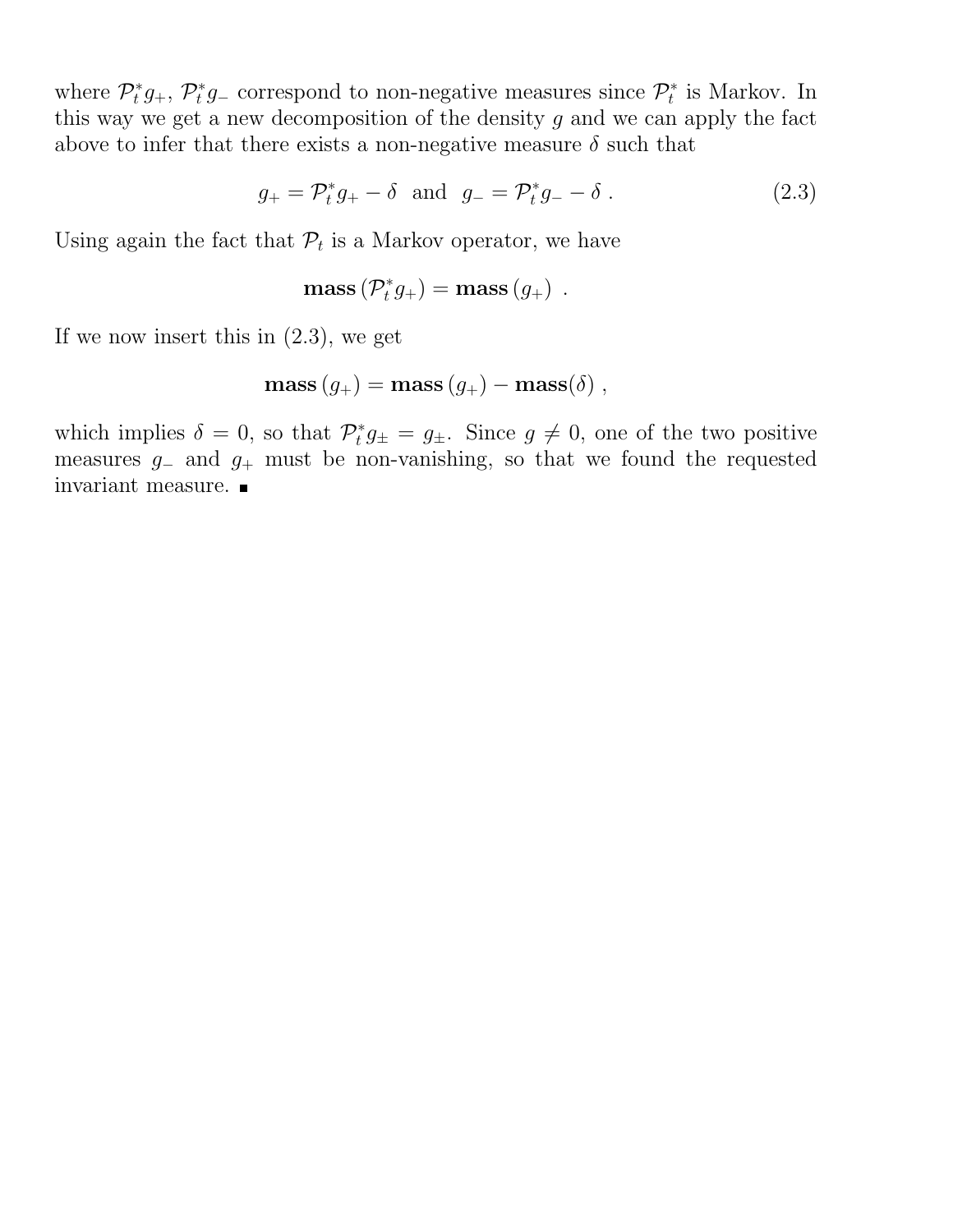### 2 The Strategy of our Analysis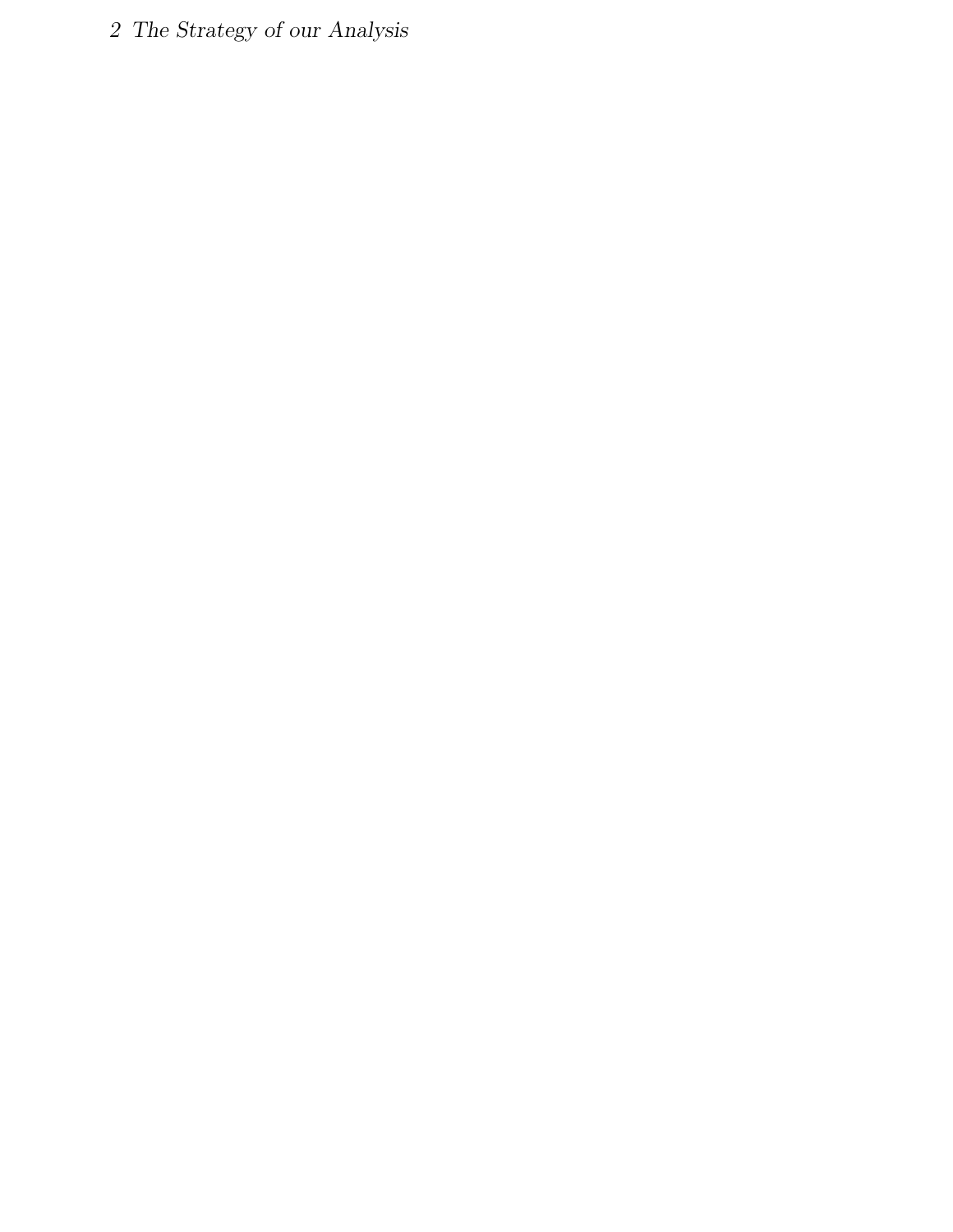## 3 Some Remarks on Compactness

As we remember from the previous section, the structure of our generator is as follows

$$
\mathcal{L} = X_H - \gamma p_0 \frac{\partial}{\partial p_0} + \gamma T_L \frac{\partial^2}{\partial p_0^2} - \gamma p_{\scriptscriptstyle N} \frac{\partial}{\partial p_{\scriptscriptstyle N}} + \gamma T_R \frac{\partial^2}{\partial p_{\scriptscriptstyle N}^2} ,
$$

where  $X_H$  is the first order operator which corresponds to deterministic Hamiltonian dynamics, the second and third terms together represent the generator of the Ornstein-Uhlenbeck process at the temperature  $T<sub>L</sub>$ , and the forth and fifth term represent the generator of the Ornstein-Uhlenbeck process at the temperature  $T_{\scriptscriptstyle R}$ .

How shall we choose the auxiliary Hilbert space  $H$  in a proper way? Again, physical intuition is helpful. Observe that if  $T_{L} = T_{R} = T$ , the invariant measure for our system is given by the Gibbs measure

$$
\mu(dqdp) \sim e^{-\frac{1}{T}H(q,p)}dqdp
$$

This measure is also invariant with respect to Hamiltonian evolution as the energy is conserved, i.e. we also get  $X_H\mu = 0$ .

For different temperatures  $T_R \neq T_L$  it is not possible to guess an explicit formula for the invariant measure. A natural Ansatz for the Hilbert space  $\mathcal{H}$  is the following family of weighted spaces

$$
\mathcal{H}_{\beta}=L^2\left(\mathbb{R}^{2(N+1)};\,\,e^{-\beta H}dqd p\right)
$$

for some  $\beta \equiv \frac{1}{T}$  which will be chosen later.

We will deal with adjoint operators, so to make the calculations simpler we use a unitary equivalence between  $\mathcal{H}_{\beta}$  and the 'flat' space  $L^2(dx)$ . Namely, we introduce the unitary transformation  $\mathcal{K}: L^2(dx) \longrightarrow \mathcal{H}_{\beta}$  given by the formula

$$
(\mathcal{K}g)(x) = \frac{1}{\sqrt{Z}} e^{\frac{\beta}{2}H} g(x)
$$

and consider  $L = \mathcal{K}^{-1} \mathcal{LK}$ , the image of our generator in the "flat" space  $L^2(dx)$ . This transformation does not change the overall form of the operator  $\mathcal{L}$ , but it slightly modifies the 'Ornstein-Uhlenbeck' parts and adds a zero-order term. We get

$$
L = X_H - \alpha_0 p_0 \frac{\partial}{\partial p_0} + \overline{\alpha}_0 \frac{\partial^2}{\partial p_0^2} - \alpha_N p_N \frac{\partial}{\partial p_N} + \overline{\alpha}_N \frac{\partial^2}{\partial p_N^2} - c_0 p_0^2 - c_N p_N^2 + c,
$$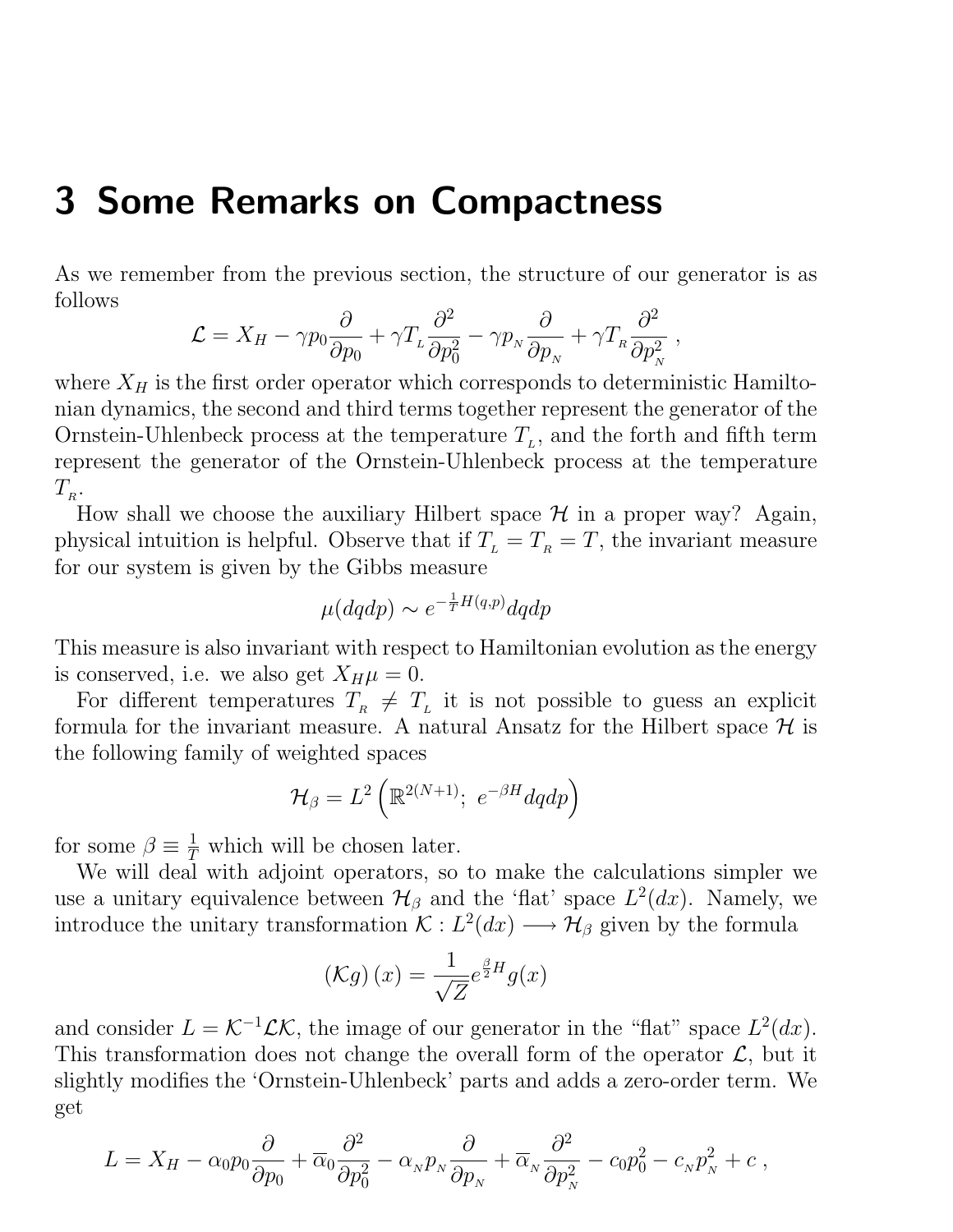for some appropriate constants  $\alpha_i$ ,  $\bar{\alpha}_i$  and  $c_i$ . To secure the right bound for norms of our semi-group  $P_t$ , we would like to have

$$
\operatorname{Re}\langle \varphi, L\varphi \rangle \le C \|\varphi\|^2 \qquad \text{for any } \varphi \in D(L) \equiv \text{domain of } L \qquad (3.1)
$$

with some constant  $C \in (0,\infty)$  independent of the function  $\varphi$ . The condition  $(3.1)$  means that the constants  $c_0$  and  $c_N$  are (strictly) positive which turns out to be equivalent to the following bound we need to impose on  $\beta$ :

$$
\beta < 2 \min \left\{ \frac{1}{T_{\scriptscriptstyle L}}, \frac{1}{T_{\scriptscriptstyle R}} \right\}
$$

Reminder: Recall the following points

- L is m-accretive iff it satisfies  $(3.1)$  and there is no extension of L satisfying  $(3.1);$
- The resolvent is defined by  $R_{\lambda} = (L \lambda)^{-1}$  for all  $\lambda \notin \sigma(L) \equiv spectrum \ of \ L;$
- A bounded operator  $A : \mathcal{H} \longrightarrow \mathcal{H}$  is compact iff the set  $\{Af : ||f|| \leq 1\}$ is pre-compact (i.e. its closure is compact);
- If we can show that  $R_{\lambda}$  is compact for one  $\lambda$  then it is compact for all  $\lambda$ from the resolvent set;
- Also,  $R_{\lambda}$  being compact implies that its spectrum consists of countably many eigenvalues of finite multiplicities accumulating only at 0.
- This implies that eigenvalues of L are discrete and can only accumulate at infinity
- In particular, if we know that the resolvent of  $L$  is compact, 0 is an isolated eigenvalue which coincides with condition (3) of our general strategy.

### Proposition

Assume that the resolvent set of L is non-empty. Then L has compact resolvent iff the set

$$
\{f : \|Lf\| + \|f\| \le 1\} \tag{3.2}
$$

is pre-compact.

**Proof:** Assume without loss of generality that  $0 \notin \sigma(L)$  (otherwise we consider  $L - \lambda$  instead of L). We want to show that the condition (3.2) is equivalent to

$$
\left\{ L^{-1}f \ : \ \|f\| \le 1 \right\} \quad \text{ is pre-compact}
$$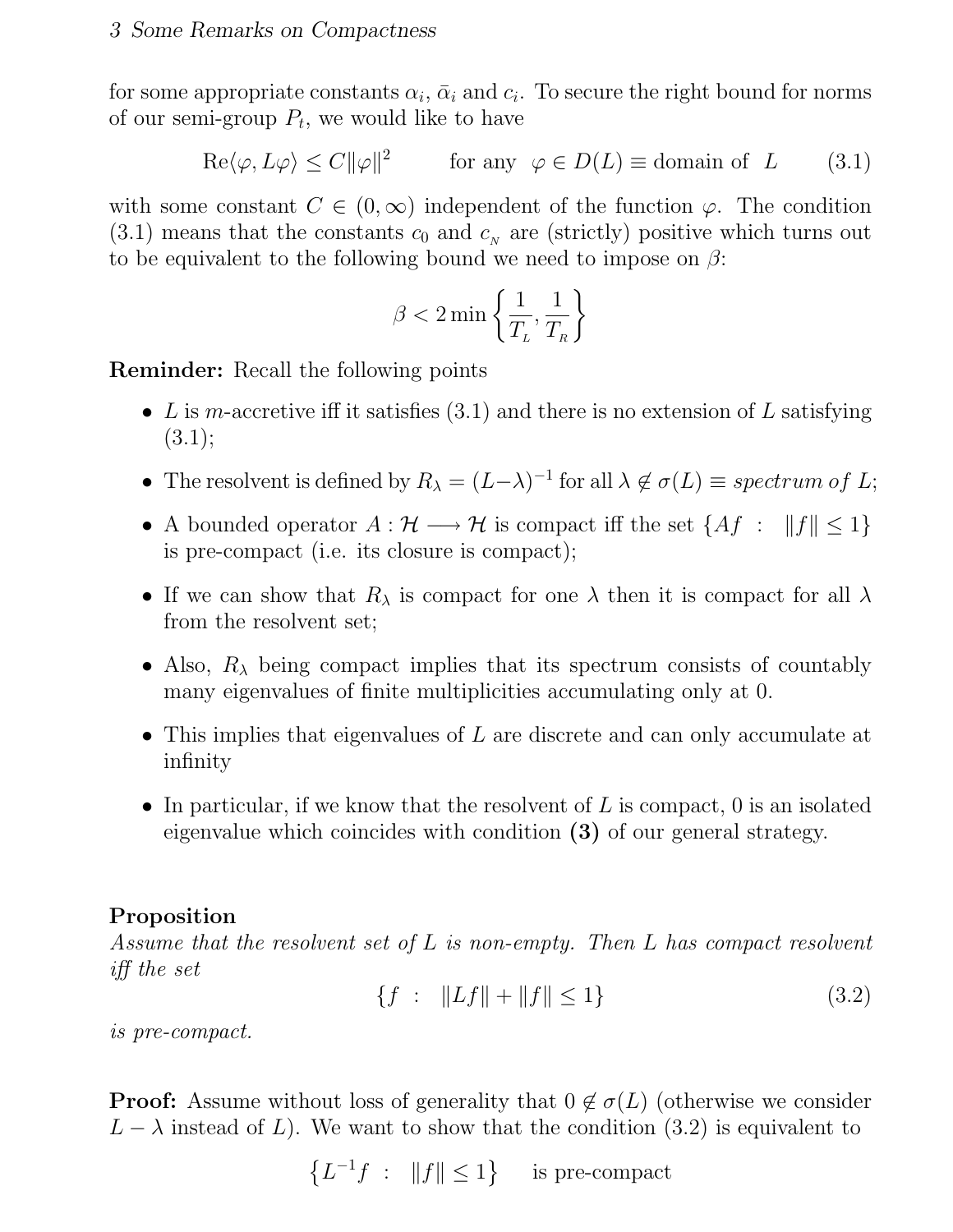But the set above is the same as the set

$$
\{g~:~\Vert Lg\Vert\leq 1\}
$$

and this is equivalent to the re-scaled set (the scaling sends compact sets into compact sets)

$$
\{f : \|Lf\| + \|f\| \le 1\} .
$$

Indeed, if  $||Lg|| \leq 1$ , then  $||Lg|| + ||g|| \leq ||Lg|| + ||L^{-1}Lg|| \leq C||Lg|| \leq C$ . On the other hand, if  $||Lg|| + ||g|| \le 1$ , then of course  $||Lg|| \le 1$ .

Corollary: If we know that  $\Lambda$  has compact resolvent and that there exists a constant c such that

$$
\|\Lambda f\| \le c \left( \|Lf\| + \|f\| \right)
$$

for every  $f \in \mathcal{D}(L)$ , then L has compact resolvent, provided that its resolvent set is not empty.

This gives us a recipe for showing that L has a compact resolvent by comparing it to an operator  $\Lambda$  which can be better understood. Let us now discuss what it actually means for a subset of a Hilbert space to be compact. The following result is well known:

#### Arzela-Ascoli Theorem

If X is a compact space and  $\Sigma \subset \mathcal{C}(X)$ . Then  $\Sigma$  is precompact iff it is equibounded and equi-continuous.

**Corollary:** Let  $\Sigma \subset \mathcal{C}(\mathbb{R}^n)$ . Suppose there exists  $V : \mathbb{R}^n \longrightarrow \mathbb{R}_+$  such that

$$
\lim_{x \to \infty} V(x) = 0
$$

and for any  $q \in \Sigma$ 

$$
|g(x)| < |V(x)|
$$

If  $\Sigma$  is equi-continuous on every compact set, then  $\Sigma$  is precompact.

The moral of the Arzela-Ascoli Theorem is that in order to obtain compactness, one needs both confinement and regularity. In view of this, the following criterion for compactness in  $L^2$  should not come as a surprise:

#### Rellich's criterion: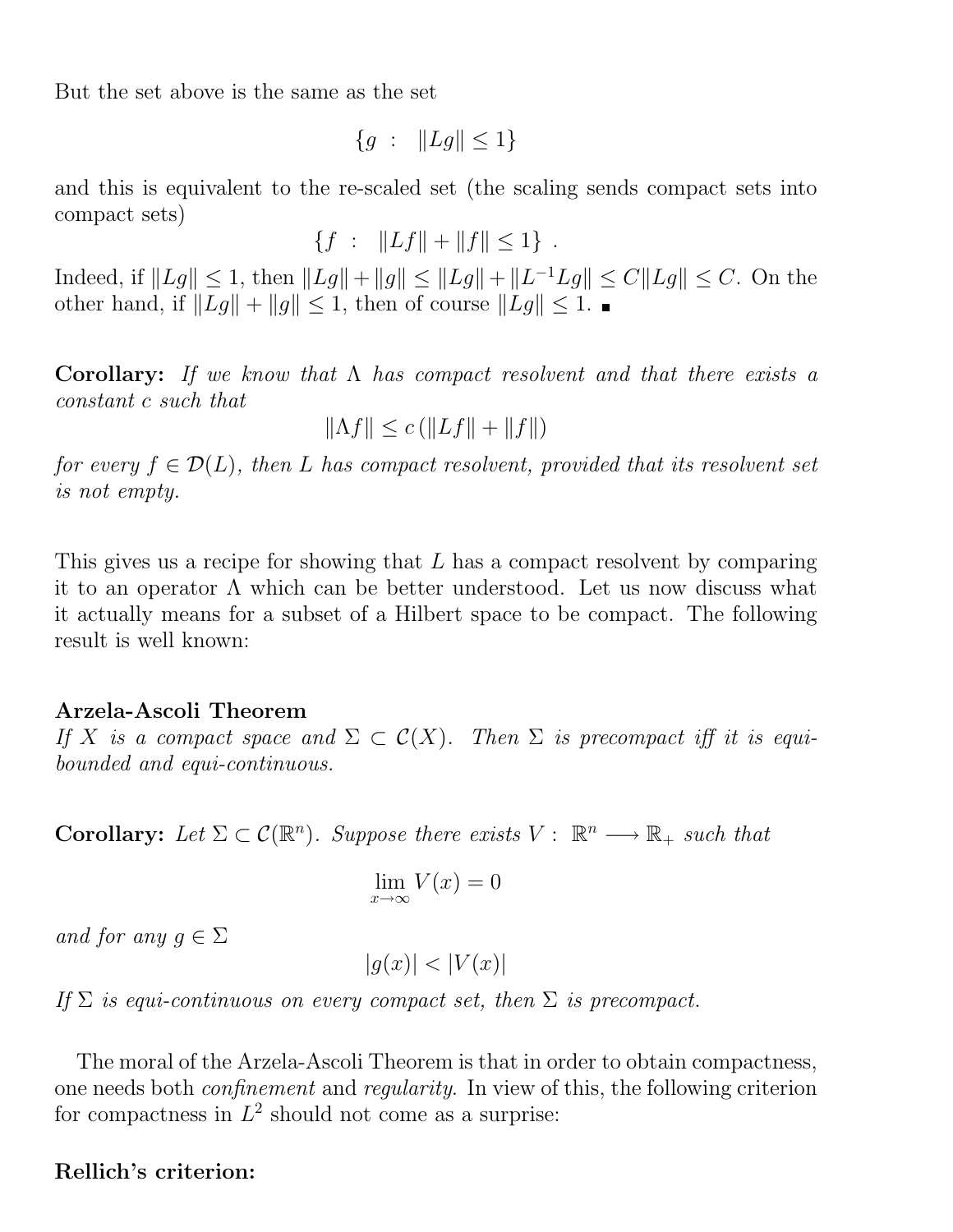#### 3 Some Remarks on Compactness

Take V,  $W : \mathbb{R}^n \longrightarrow [1, \infty)$  such that

$$
\begin{cases}\n\lim_{|x| \to \infty} V(x) &= +\infty \quad (\text{decay}) \\
\lim_{|x| \to \infty} W(x) &= +\infty \quad (\text{regularity})\n\end{cases}
$$

Then the set

$$
\left\{f : \|Vf\| \le 1 \quad \text{and} \quad \|W\hat{f}\| \le 1\right\}
$$

is pre-compact in  $L^2(\mathbb{R}^n)$ . Here, we denoted by  $\hat{f}$  the Fourier transform of f.

#### Corollary:

Consider  $\Lambda = -\Delta + V(x)$  with V continuous and  $V(x) \rightarrow +\infty$  as  $|x| \rightarrow +\infty$ . Then  $\Lambda$  has compact resolvent.

The following example shows that although the above growth condition is sufficient, it is not necessary to obtain compactness of the resolvent.

#### Example:

Consider the Schrödinger operator

$$
\Lambda = -\partial_x^2 - \partial_y^2 + x^2 y^2.
$$

The potential  $V(x, y) = x^2y^2$  doesn't grow to infinity in all directions but it is nevertheless possible to show that  $\Lambda$  has compact resolvent. To see this we can rewrite the operator  $\Lambda$  in the following way

$$
\Lambda = -\frac{1}{2}\Delta + \left(-\frac{1}{2}\partial_x^2 + \frac{y^2}{2}x^2\right) + \left(-\frac{1}{2}\partial_y^2 + \frac{x^2}{2}y^2\right) \ge -\frac{1}{2}\Delta + |y| + |x| \equiv A
$$

where the last inequality is understood in the quadratic forms sense. (Think of the two operators in the brackets as one dimensional quantum harmonic oscillators for which the bottom of spectrum is given by the two expressions on the right hand side of the inequality.)

This shows that one has the bound

$$
||A^{1/2}f|| = \sqrt{\langle f, Af \rangle} \le \sqrt{\langle f, \Lambda f \rangle} \le \frac{1}{2} (||\Lambda f|| + ||f||) .
$$

By Rellich's criterion, A (and therefore also  $A^{1/2}$ ) has compact resolvent, and hence  $\Lambda$  has compact resolvent.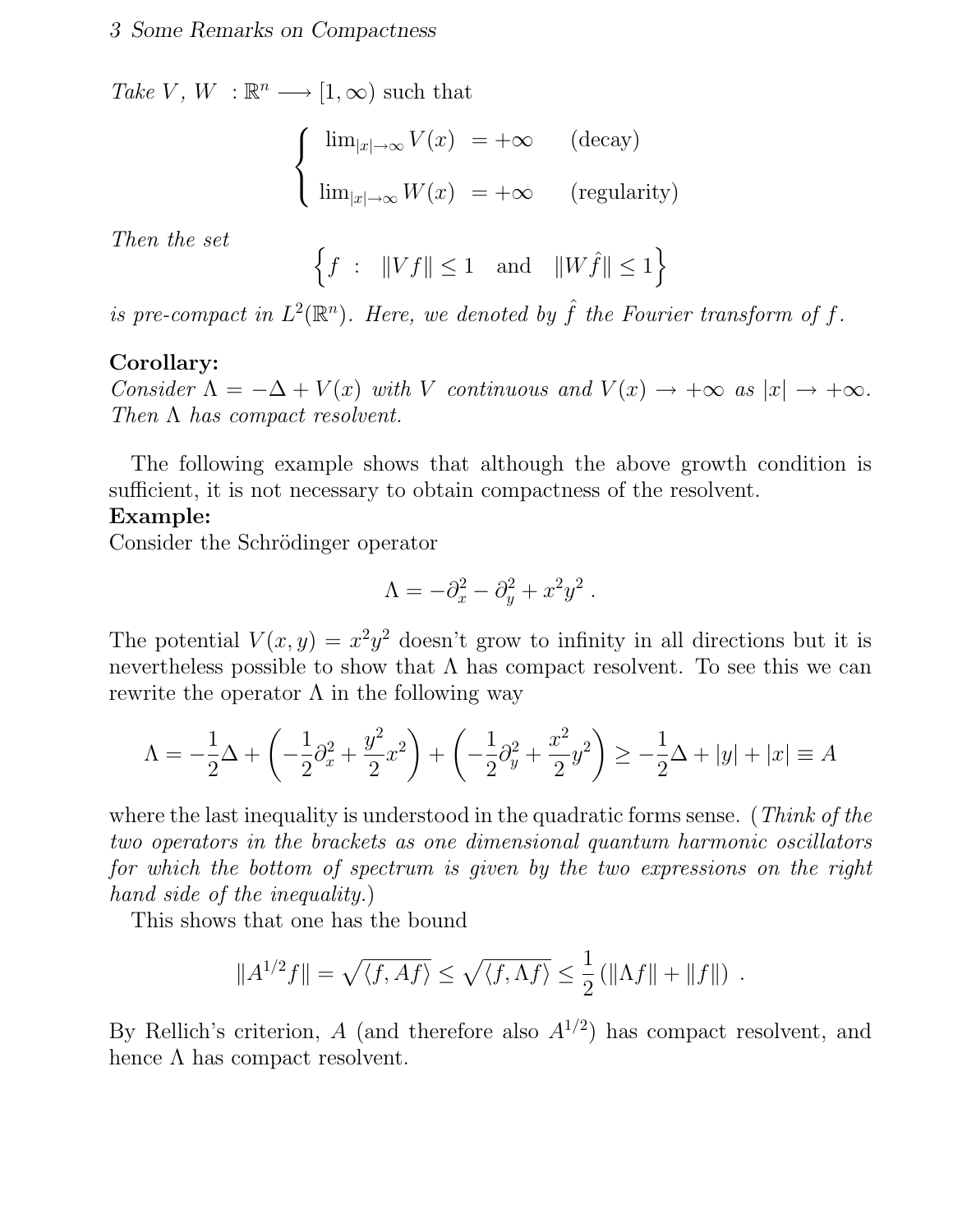## 4 Hörmander's Theorem

There are two main problems with the operator L that we wish to analyse. First, it is not elliptic, so that it is not obvious a priori how we can obtain the regularity estimates. Second, the 'potential'  $p_0^2 + p_N^2$  does not tend to infinity in all directions, so that it is not obvious how to obtain the necessary confinement bounds. In this section, we show how to address the first problem.

First we introduce the appropriate notion of regularity. Let  $L: S' \longrightarrow S'$  be a linear operator defined on the space of tempered distributions  $\mathcal{S}'$ . We say that L is hypoelliptic if, whenever  $Lf = g$  and  $g \in C^{\infty}$ , then f is in  $C^{\infty}$ .

To become more familiar with this notion we study two examples:

.

1. 
$$
L_1 f(x, y) = \frac{\partial^2 f(x, y)}{\partial x^2}
$$
,

**2.** 
$$
L_2 f(x, y) = \frac{\partial f(x, y)}{\partial y} + \frac{\partial^2 f(x, y)}{\partial x^2}
$$

Both examples are similar. The property they have in common is that they have second order derivatives only in one of the two spatial directions. The first example is not a hypoelliptic operator: if  $f(x, y)$  is an arbitrary measurable function depending only on the y-coordinate, then  $Lf = 0$ , which is clearly a smooth function, even though f itself is not smooth. In the case of  $L_2$  however, we can interpret the y-coordinate as a 'time', so that the equation  $L_2f = g$  can be viewed as a heat equation with a source term. We know from the theory of parabolic PDEs that the solutions to such an equation are smooth, provided that the source term is smooth.

In general, it turns out that the first example is, up to change of coordinates, pretty close to being the only way in which a second-order differential operator can fail to be hypoelliptic. The precise answer is given by the Hörmander Theorem which we are going to study in this section.

Before we state this Theorem let us look at an intuitive geometrical picture which is behind the Frobenius Theorem described below. Let M be a smooth finite dimensional manifold and let E be a smooth sub-bundle  $M \ni p \to E_p \subset$  $T_pM$  of the tangent bundle TM. We say that E is *integrable* iff for any two vectors fields  $X_1$  and  $X_2$  such that  $X_i$  $|p \in E_p, i = 1, 2$  one has  $[X_1, X_2]$  $\big|_p \in E_p$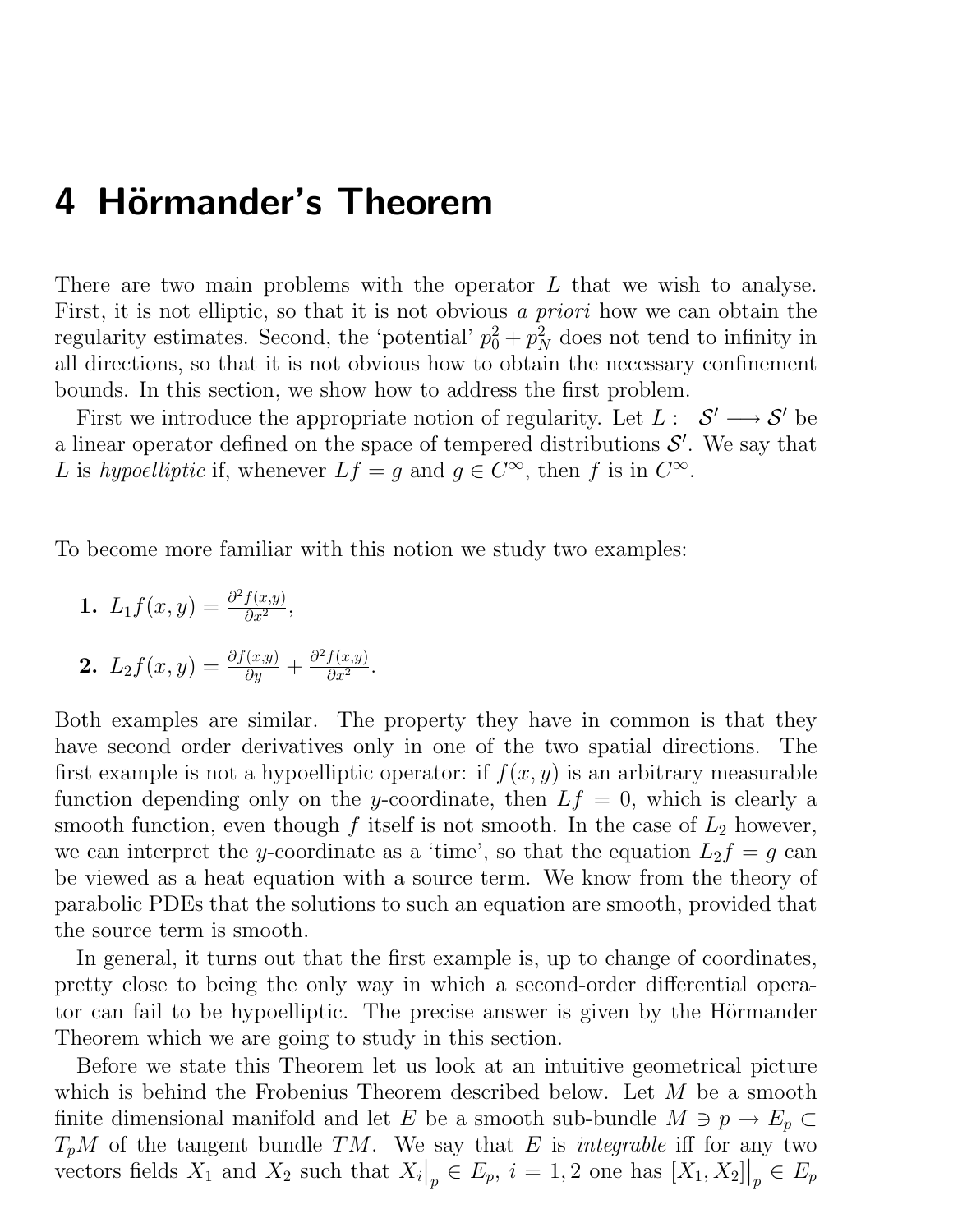for any  $p \in M$ . Here, we denote by  $|X_1, X_2|$  the Lie bracket of the two vector fields  $X_1$  and  $X_2$ .

#### Frobenius Theorem:

E is integrable iff it arises from tangent sub-bundles generated by a (regular) family of submanifolds.

Keeping in mind this geometrical picture we see that the following criterion of hypoellipticity due to Hörmander is "almost" iff:

#### Hörmander's Theorem:

Let M be a smooth finite-dimensional manifold. Suppose that at each point  $x \in M$ the tangent space  $T_xM$  can be spanned by the fields  $X_0, X_1, \ldots, X_n$  together with their Lie brackets, i.e.

$$
T_xM = Span\{X_j|_x, [X_j, X_k]|_x, [X_j, [X_k, X_l]]|_x, ...\}
$$
 (Hö)

with indices j, k, l,  $... \in \{0, 1, ..., n\}$ . Then the operator

$$
L = X_0 + \sum_{i=1}^{n} X_i^2
$$

is hypoelliptic.

In the sequel, an operator L which satisfies the condition described in the Theorem above will be called a *Hörmander operator*. Note that we do not impose any restriction on  $n$ ; in particular one can give non-trivial examples of Hörmander operators with  $n=2$  on  $\mathbb{R}^d$  for arbitrary d.

The main subject of this section is to give an idea of the proof that Hörmander operators are hypoelliptic. To get started with the proof of this statement we need some preliminaries: we introduce pseudo-differential operators. To make the discussion less technical at this point one can forget about general manifolds and just think about  $\mathbb{R}^d$  since the statement of Hörmander's Theorem has a local character.

Given a smooth function  $\mathbf{a}: \mathbb{R}^{2d} \longrightarrow \mathbb{C}$  we define a *pseudo-differential operator*  $Op\mathbf{a}: \mathcal{S} \longrightarrow \mathcal{S}$  by

$$
(Op\mathbf{a} u)(x) = \frac{1}{(2\pi)^d} \int e^{\mathbf{i}\langle x,\xi\rangle} \mathbf{a}(x,\xi)\hat{u}(\xi)d\xi
$$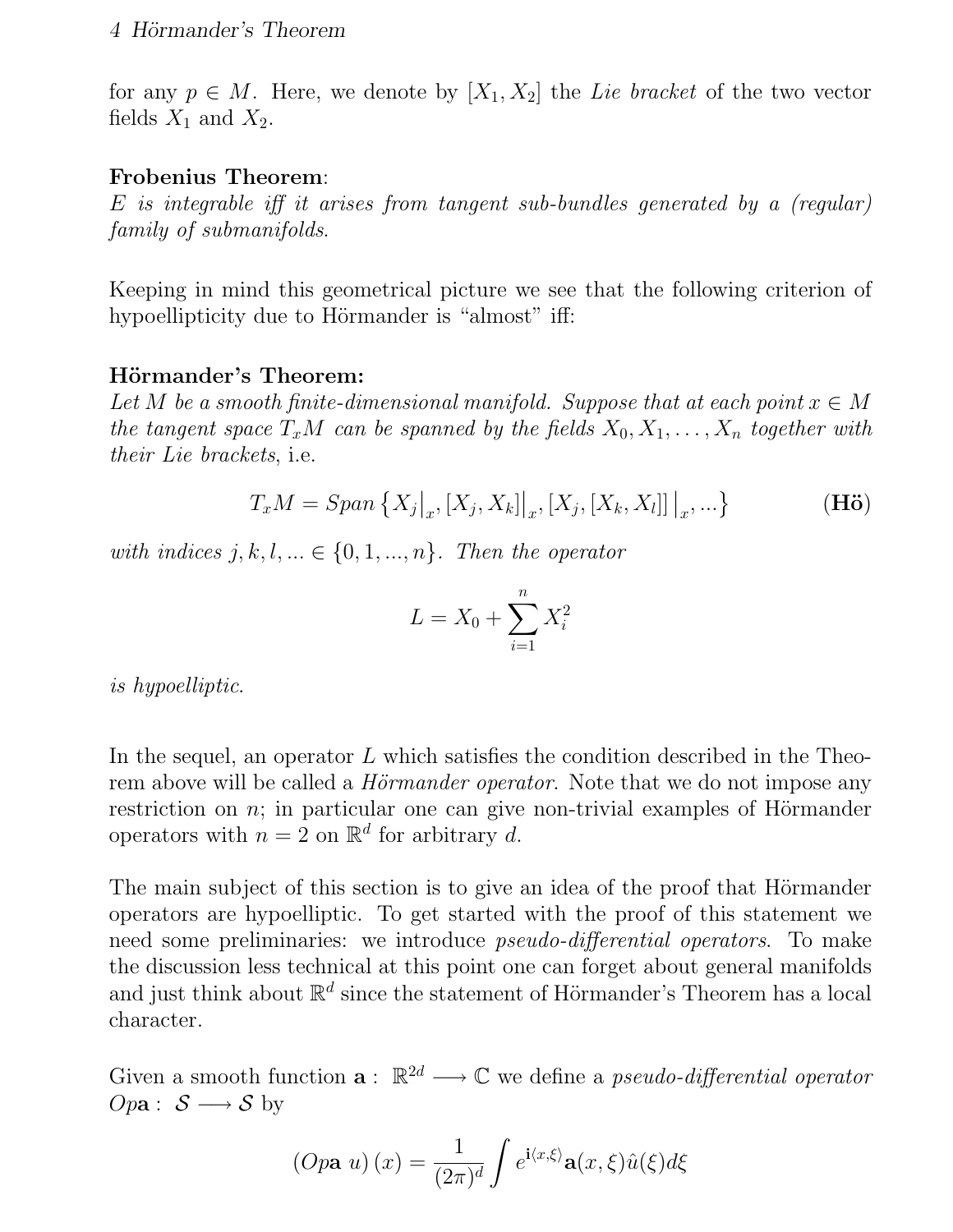The function  $\mathbf{a}(x,\xi)$  is called the *symbol* of the operator *Opa*.

We say that  $\mathbf{a} \in \mathbf{S}^m$  (or that  $\mathbf{a}$  is of order m) with  $m \in \mathbb{R}$  if  $\forall \alpha, \beta \in \mathbb{N} \cap \{0\}$ 

$$
\left| \partial_x^{\alpha} \partial_{\xi}^{\beta} \mathbf{a}(x,\xi) \right| \leq C_{\alpha,\beta} \left( 1 + ||\xi|| \right)^{m - |\beta|}
$$

The classes of symbols have the following properties:

• If  $\mathbf{a} \in \mathbf{S}^m$  and  $\mathbf{b} \in \mathbf{S}^n$ , then the symbol of  $Op\mathbf{a} \cdot Op\mathbf{b}$ , (which is just the composition of operators), belongs to  $S^{m+n}$  and

$$
Op\mathbf{a} \cdot Op\mathbf{b} = Op\mathbf{ab} + Op\mathbf{c} ,
$$

with  $c \in S^{m+n-1}$ . In particular the commutator  $[Opa, Opb]$  has a symbol in the space  $S^{m+n-1}$ , i.e. is of one order less.

- If  $\mathbf{a} \in \mathbf{S}^0$ , then  $Op\mathbf{a}$  is a bounded operator in  $L^2$ .
- Finally, we have the following rule for the adjoint operator. If  $\mathbf{a} \in \mathbf{S}^m$ , then

$$
(Op\mathbf{a})^* = Op\overline{\mathbf{a}} + Op\mathbf{c} ,
$$

where  $\mathbf{c} \in \mathbf{S}^{m-1}$ .

In the considerations below we use  $\Lambda = (1 - \Delta)^{\frac{1}{2}}$ . Obviously, the symbol of  $\Lambda^{\alpha}$ belongs to  $\mathbf{S}^{\alpha}$  for every  $\alpha \in \mathbb{R}$ .

#### Main Step in the Proof of Hörmander Theorem:

For every compact set K, there exists  $\varepsilon > 0$  and a constant  $c > 0$  such that

$$
\|\Lambda^{\varepsilon}u\| \le c \left(\|Lu\| + \|u\|\right) \tag{*}
$$

.

for every  $u \in C_0^{\infty}$  $_0^\infty(K)$ 

**Overall strategy:** Suppose that we can find smooth vector fields  $\{Y_i(x)\}\$  such that

- $1^{\circ}$  span  $\{Y_j(x)\} = \mathbb{R}^d$  for every  $x \in K$  and
- 2° there exists  $0 < \varepsilon < 1$  and  $c > 0$  such that  $\forall u \in C_0^{\infty}$  $_0^\infty (K)$  and  $\forall j$

$$
\|\Lambda^{\varepsilon-1}Y_ju\|\leq c\left(\|Lu\|+\|u\|\right)\;.
$$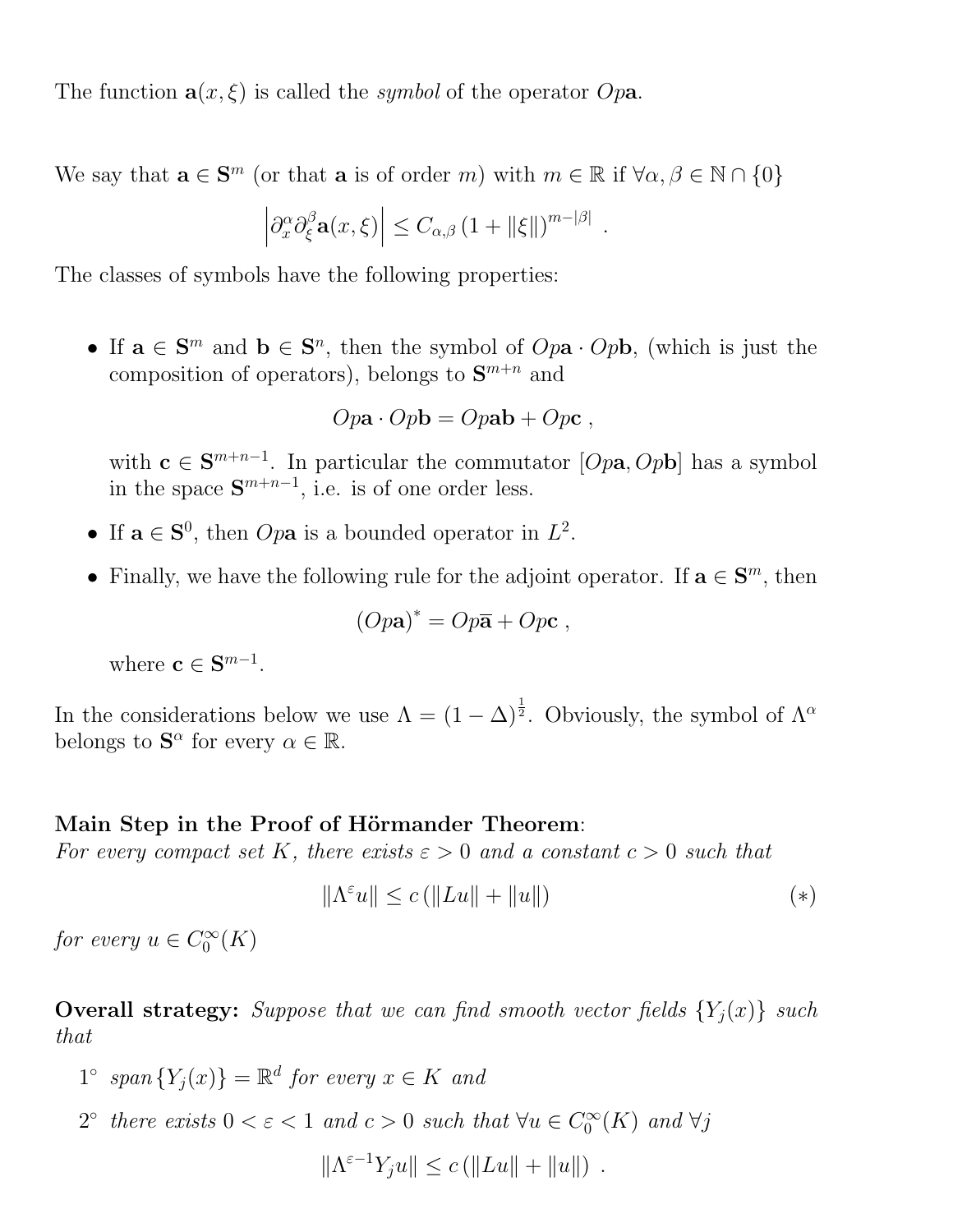#### 4 Hörmander's Theorem

#### Then the inequality (∗) holds.

Note that since we only care about what happens in the compact set  $K$ , we can modify  $L$  outside  $K$  to have all of its co-efficient and all their derivatives bounded for all x whenever we need this. We assume from now one that we have performed this modification, so that L has a symbol in  $S^2$ .

#### Proof :

Before we start the proof we introduce the following convention: After the symbol  $\preceq$  we omit all expressions of the type  $\lambda (\Vert Lu\Vert^2 + \Vert u\Vert^2)$  with some positive constant  $\lambda$  independent of u.

By  $1^{\circ}$ , there exists a function  $a_{ij}$  assuming values in the set of matrices, which is smooth and such that

$$
\Lambda^2 = \sum_{i,j} a_{ij}(x) Y_i Y_j + 1.
$$

Given this, with some constant  $C > 0$ , one has

$$
\|\Lambda^{\varepsilon}u\|^2 = \langle u, \Lambda^{2\varepsilon-2}\Lambda^2 u \rangle \le C \|u\|^2 + \sum \langle u, \Lambda^{2\varepsilon-2}a_{ij}Y_iY_ju \rangle
$$

In order to use  $2^{\circ}$ , we intend to put  $Y_i$  in the front of the first u in the second term of the expression above to bound it by

$$
\preceq \sum - \langle Y_i u, \Lambda^{2\varepsilon - 2} a_{ij} Y_j u \rangle + \langle u, T Y_j u \rangle
$$

with commutator  $T \equiv \left[ \Lambda^{2\varepsilon - 2} a_{ij}, Y_i \right] \in OpS^{2\varepsilon - 2}$ . The last expression can be rewritten as follows

$$
= -\sum \langle \Lambda^{\varepsilon - 1} Y_i u, \left( \Lambda^{\varepsilon - 1} a_{ij} \Lambda^{1 - \varepsilon} \right) \Lambda^{\varepsilon - 1} Y_j u \rangle + \langle u, \left( T \Lambda^{1 - \varepsilon} \right) \Lambda^{\varepsilon - 1} Y_j u \rangle \preceq 0
$$

The operators  $(\Lambda^{\varepsilon-1}a_{ij}\Lambda^{1-\varepsilon})$  and  $(T\Lambda^{1-\varepsilon})$  are bounded (to check this use the rules for pseudo-differential operators). Thus we need to bound the expression  $\|\Lambda^{1-\varepsilon}Y_i u\|$  which we can do by using (2<sup>°</sup>). From that the inequality (\*) follows.

 $\blacksquare$ 

To prove the Hörmander's Theorem we need only to prove  $2<sup>°</sup>$  and we do this below by induction. The idea will be to chose the fields as in the condition  $(H\ddot{o})$ .

### Proof of  $(2^{\circ})$  :

The proof is divided into several steps. Since by the Hörmander condition  $(H\ddot{o})$ , the first part of the family of spanning fields  $Y_j$  is given by the basic fields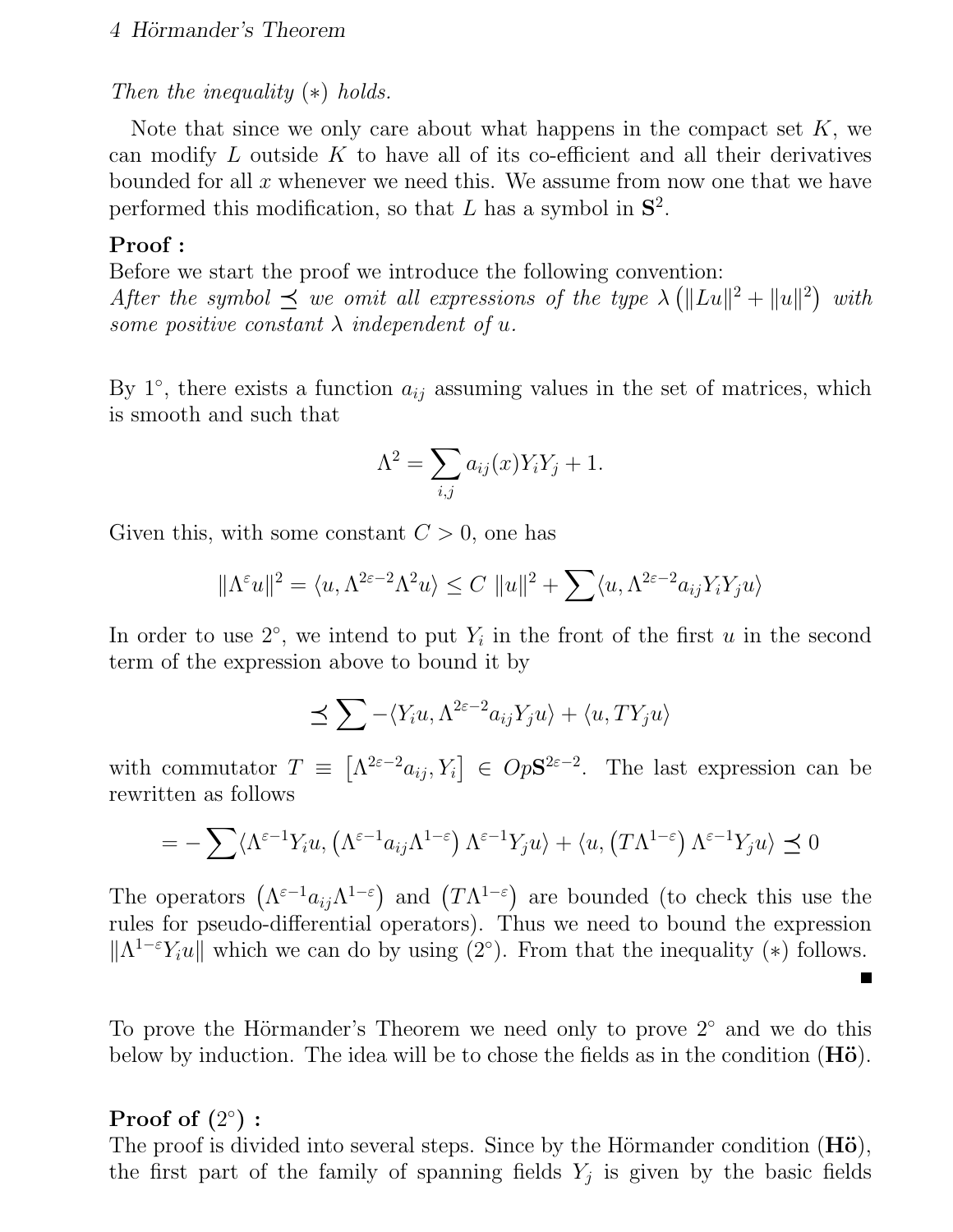$X_0, X_i, i = 1, ..., n$ , in the first two steps we prove 2° for them. The remaining steps provide inductive machinery which allows us to prove the desired condition for a field which is given as a commutator of a basic field and a field for which  $2^{\circ}$  is known (possibly at a cost of taking smaller  $\varepsilon > 0$ ).

**STEP 1.** Note that  $L = \sum X_i^* X_i + \tilde{X}_0$  with  $\tilde{X}_0 \equiv \sum_i f_i X_i + X_0$  for some smooth functions  $f_i$ ; (the antisymmetric part of  $\widetilde{X_0}$  really does not matter while the symmetric part of the operator  $\tilde{X}_0$  corresponds to the multiplication by a bounded function and hence the contribution coming from this part can be bounded by  $c||u||$  ). We therefore have for  $i \neq 0$ :

$$
||X_iu||^2 = \langle u, X_i^* X_i u \rangle \le \sum_i \langle u, X_i^* X_i u \rangle \le \text{Re}\langle u, Lu \rangle + c||u||^2
$$

with some constant  $c > 0$ , and using Cauchy-Schwartz inequality, we get

$$
||X_i u|| \le C (||Lu|| + ||u||)
$$

with some constant  $C > 0$ .

**STEP 2.** For  $\varepsilon \in (0, \frac{1}{2})$  $\frac{1}{2}$ , using  $X_0 = L - \sum X_i^2$ , one has

$$
\|\Lambda^{\varepsilon-1}X_0u\|^2=\langle \Lambda^{2\varepsilon-2}X_0u,\left(L-\sum X_i^2\right)u\rangle\leq
$$

$$
\leq c||u|| \cdot ||Lu|| - \sum \langle \Lambda^{2\varepsilon-2} X_0 u, X_i^2 u \rangle \preceq ...
$$

(in the first term, to bound the norm of  $\Lambda^{2\varepsilon-2}X_0u$  we used  $\varepsilon \leq \frac{1}{2}$ )  $(\frac{1}{2}),$ 

$$
\ldots \preceq -\sum \langle \Lambda^{2\varepsilon-2} X_0 X_i u, X_i u \rangle + |\langle Tu, X_i u \rangle|
$$

with  $\Lambda^{2\varepsilon-2}X_0$  and the commutator  $T \equiv \left[ X_i^*, \Lambda^{2\varepsilon-2}X_0 \right] \in Op^{\mathbf{S}^{2\varepsilon-1}}$ , and hence bounded for  $\varepsilon \leq \frac{1}{2}$  $\frac{1}{2}$ . We conclude using estimates from Step 1 (to bound  $||X_ju||$  and  $||X_j^*u||$ .

**STEP 3.** Suppose that, for some  $\varepsilon < \frac{1}{2}$ , one has  $||\Lambda^{2\varepsilon-1}Yu||^2 \leq 0$ . We show that this implies that  $\|\Lambda^{\varepsilon-1}[X_i, Y]\|^2 \leq 0$  for  $i = 1, ..., n$   $(i \neq 0)$ . Given i, we set  $Z \equiv [X_i, Y]$ . Then

$$
\|\Lambda^{\varepsilon-1}Zu\|^2 = \langle \Lambda^{2\varepsilon-2}Zu, X_iYu\rangle - \langle \Lambda^{2\varepsilon-2}Zu, YX_iu\rangle
$$

The first term in this equation can be rewritten as

$$
\langle \Lambda^{2\varepsilon-2} Z u, X_i Y u \rangle = \langle X_i^* \Lambda^{2\varepsilon-2} Z u, Y u \rangle =
$$
  
= 
$$
\langle \Lambda^{2\varepsilon-2} Z X_i^* u, Y u \rangle + \langle [X_i^*, \Lambda^{2\varepsilon-2} Z] u, Y u \rangle =
$$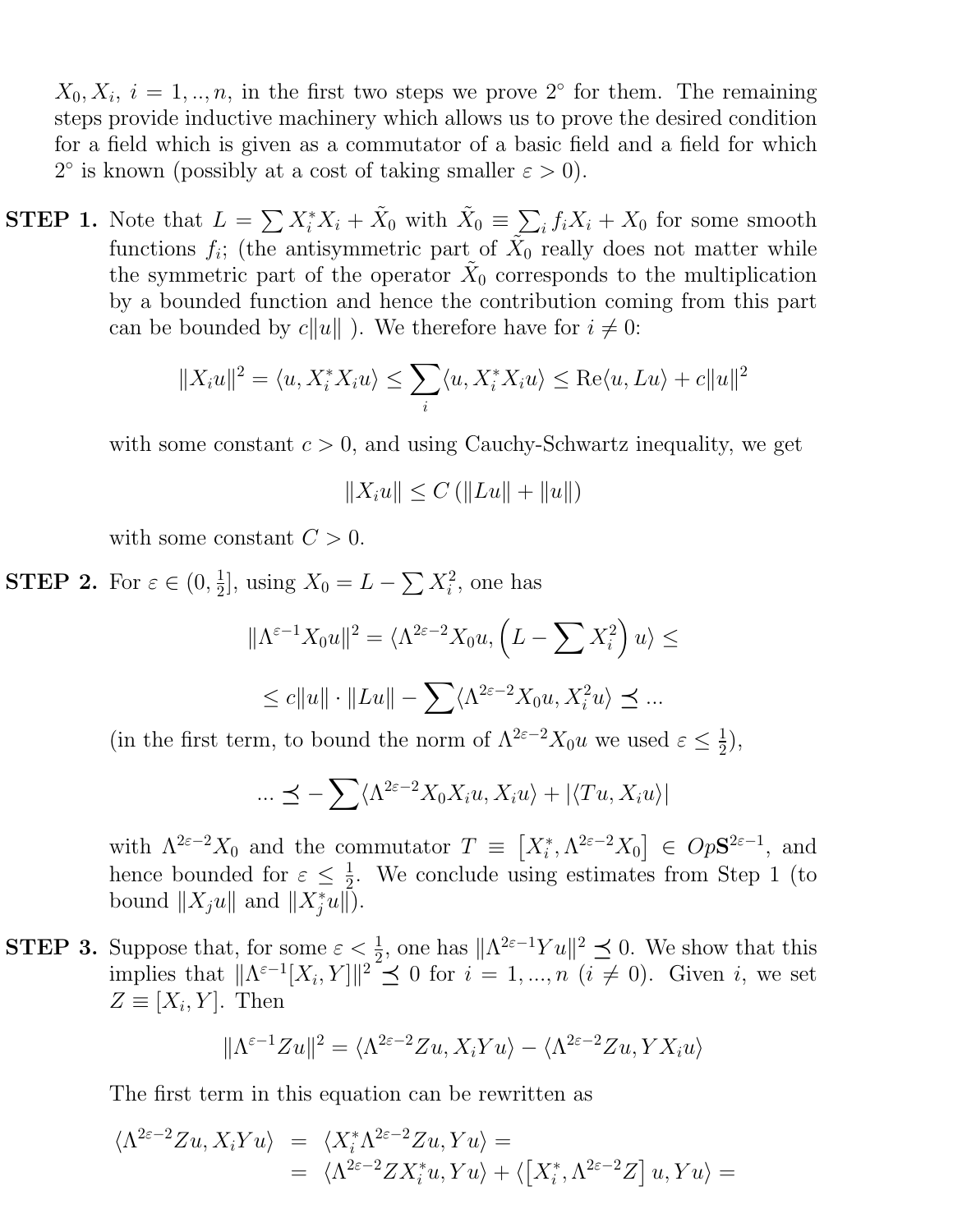#### 4 Hörmander's Theorem

$$
= \langle \Lambda^{-1} Z X_i^* u, \Lambda^{2\varepsilon - 1} Y u \rangle + \langle \Lambda^{-2\varepsilon + 1} \left[ X_i^*, \Lambda^{2\varepsilon - 2} Z \right] u, \Lambda^{2\varepsilon - 1} Y u \rangle.
$$

Setting  $T = \Lambda^{-2\varepsilon+1} [X_i^*, \Lambda^{2\varepsilon-2} Z]$  and performing similar manipulations for the second term, we get

$$
\|\Lambda^{\varepsilon-1}Zu\|^2 = \langle \Lambda^{-1}ZX_i^*u, \Lambda^{2\varepsilon-1}Yu \rangle + \langle Tu, \Lambda^{2\varepsilon-1}Yu \rangle
$$
\n
$$
- \langle \left(\Lambda^{2\varepsilon-2}Z\Lambda^{1-2\varepsilon}\right)\left(\Lambda^{2\varepsilon-1}Y\right)u, X_iu \rangle + \langle T'u, X_iu \rangle
$$
\n(4.1)

with  $\Lambda^{-1}Z \in OpS^0$  and appropriate commutators  $T \in OpS^0$  and  $T' \in$  $OpS^{2\varepsilon-1}$ . Using Cauchy-Schwartz and using the bounds on the terms  $||X_i^*u||$  and  $||X_iu||$  obtained in Step 1, we get the required bound.

**STEP 4.** Commuting with  $X_0$  is more difficult. Assume that there exists  $\varepsilon \in (0, \frac{1}{4})$  $\frac{1}{4})$ such that  $\|\Lambda^{4\varepsilon-1}Yu\|^2 \leq 0$ . We will show that such a bound implies that  $\|\Lambda^{\varepsilon-1}[X_0, Y]u\|^2 \leq 0$ . We remark that after inequality  $\preceq$  we can drop the adjoint applied to a vector field, if the expression we get after dropping the field is itself  $\prec$  0. We shall use this property to make the notation simpler (in the previous steps we were more explicit and we didn't use this property). Setting  $Z \equiv [X_0, Y]$ , we have as before

$$
\|\Lambda^{\varepsilon-1}Zu\|^2 = \langle \Lambda^{2\varepsilon-2}Zu, YX_0u \rangle - \langle \Lambda^{2\varepsilon-2}Zu, X_0Yu \rangle. \tag{4.2}
$$

Again as in the Step 3, we focus our attention on the first term using the results of the Step 2. Writing  $X_0 = L - \sum X_i^2$  as in Step 2, we have

$$
\langle \Lambda^{2\varepsilon-2} Z u, Y X_0 u \rangle = -\sum_i \langle \Lambda^{2\varepsilon-2} Z u, Y X_i^2 u \rangle + \langle \Lambda^{2\varepsilon-2} Z u, Y L u \rangle \qquad (4.3)
$$

First we show how to manage the 'easy' term, usig the remark above

$$
|\langle \Lambda^{2\varepsilon-2} Zu, YLu \rangle| \le |\langle Y \Lambda^{2\varepsilon-2} Zu, Lu \rangle| =
$$
  
=  $\langle (\Lambda^{2\varepsilon-2} Z\Lambda^{-4\varepsilon+1}) \Lambda^{4\varepsilon-1} Yu, Lu \rangle + \langle [Y, \Lambda^{2\varepsilon-2} Z]u, Lu \rangle \le 0.$ 

The operator  $(\Lambda^{2\varepsilon-2}Z\Lambda^{-4\varepsilon+1})$  in the first term is bounded and the commutator  $[Y, \Lambda^{2\varepsilon-2}Z]$  in the second term is also bounded. Hence we can use the Cauchy-Schwartz inequality and the inductive assumption  $\|\Lambda^{4\varepsilon-1}Yu\|^2 \leq 0$ to conclude estimates of this term.

Below we will treat all " $L$ "-terms in the similar manner without mentioning this. From the bound we just obtained, the first term in (4.2) can be estimated as follows

$$
\langle \Lambda^{2\varepsilon-2} Z u, Y X_0 u \rangle \preceq -\sum_i \langle \Lambda^{2\varepsilon-2} Z u, Y X_i^2 u \rangle.
$$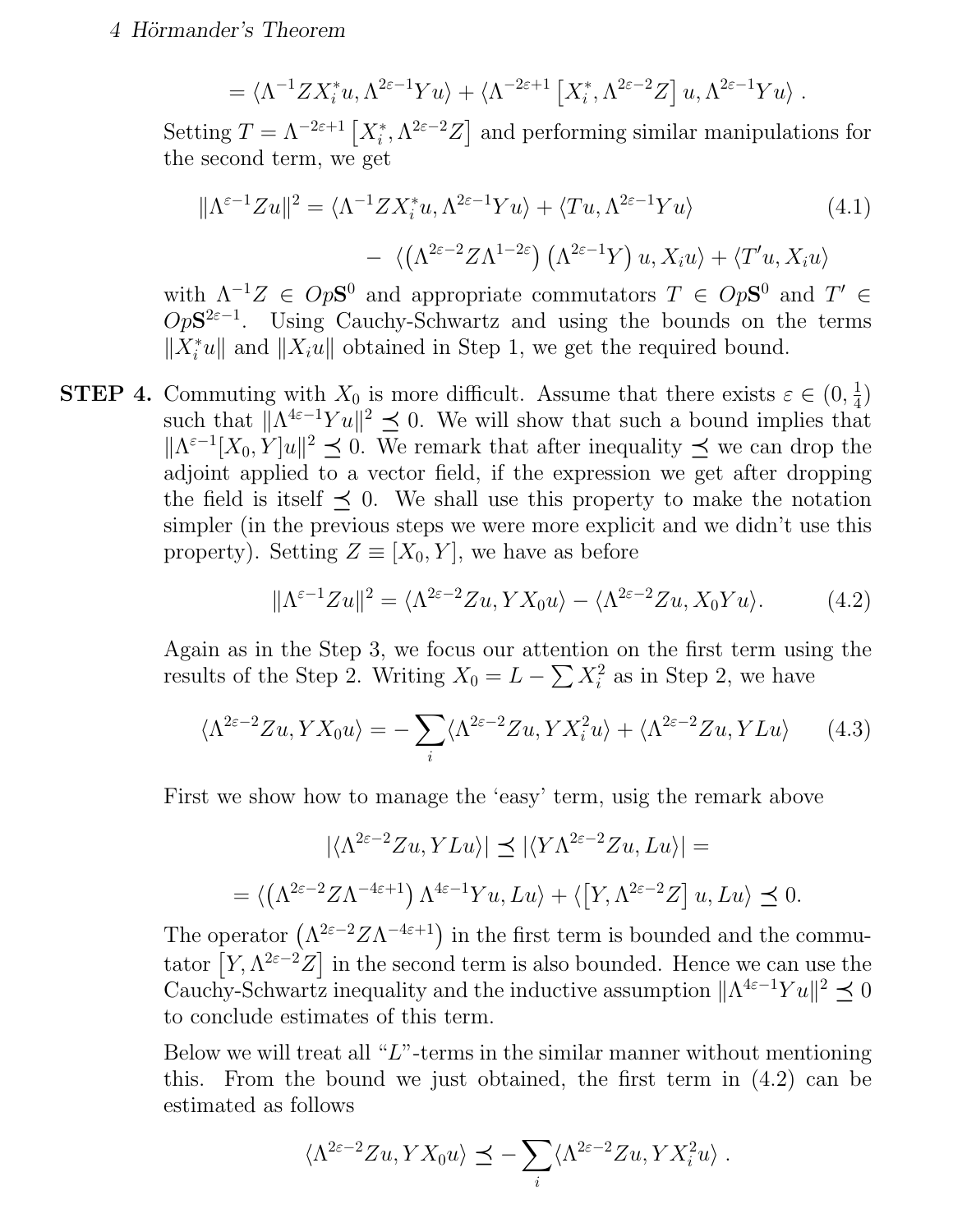We have here the square of the fields  $X_i$  and that means that we will have more difficulties than in Step 3. We estimate each term of the sum above separately:

$$
-\langle \Lambda^{2\varepsilon-2} Z u, Y X_i^2 u \rangle = -\langle X_i^* Y^* \Lambda^{2\varepsilon-2} Z u, X_i u \rangle \preceq \| X_i^* Y^* \Lambda^{2\varepsilon-2} Z u \| \cdot \| X_i u \|
$$

We estimate the term containing the square of  $X_i^* Y^*$  as follows.

$$
||X_i^* Y^* \Lambda^{2\varepsilon - 2} Z u||^2 \le ||X_i Y^* \Lambda^{2\varepsilon - 2} Z u||^2 + C||Y^* \Lambda^{2\varepsilon - 2} Z u||^2
$$
  

$$
\le ||X_i Y^* \Lambda^{2\varepsilon - 2} Z u||^2 + C||Y \Lambda^{2\varepsilon - 2} Z u||^2 \qquad (4.4)
$$

with some constant  $C > 0$ . The estimate of the second term goes as follows

$$
||Y\Lambda^{2\varepsilon-2}Zu||^2 \le ||\left[\Lambda^{2\varepsilon-2}Z\Lambda^{-4\varepsilon+1}\right]\Lambda^{4\varepsilon-1}Yu||^2 + ||\left[Y,\Lambda^{2\varepsilon-2}Z\right]u||^2 \le 0
$$

where we have used our current inductive assumption  $||\Lambda^{4\varepsilon-1}Yu||^2 \leq 0$ . To estimate the first term in (4.4) it is sufficient to estimate  $||X_iY\Lambda^{2\epsilon-2}Zu||$ , (since the difference is of lower order). We have

$$
||X_i Y \Lambda^{2\epsilon - 2} Z u||^2 \leq \text{Re}\langle L Y \Lambda^{2\epsilon - 2} Z u, Y \Lambda^{2\epsilon - 2} Z u \rangle
$$

where we pass from  $X_i$  to  $L$ , (see the similar reasoning in Step 1). Hence

$$
\preceq \text{Re}\langle \left(\Lambda^{-2\varepsilon} Y \Lambda^{2\varepsilon - 2} Z\right) \, Lu, \left(\Lambda^{4\varepsilon - 2} Z \Lambda^{1 - 4\varepsilon}\right) \Lambda^{4\varepsilon - 1} Y u \rangle +
$$

+ terms containing commutators with  $X_0$  and  $X_i^2$ i

The operators  $(\Lambda^{-2\varepsilon} Y \Lambda^{2\varepsilon - 2} Z)$  and  $(\Lambda^{4\varepsilon - 2} Z \Lambda^{1-4\varepsilon})$  are bounded and we can use our inductive assumption to get that for the first term  $\preceq$  0. Finally we need to consider the commutator terms. We consider only commutators with  $X_i^2$ , (the analysis for  $X_0$  is simpler as  $X_0$  is a first order operator). We have

$$
\langle [X_i^2, Y\Lambda^{2\varepsilon-2}Z]u, \Lambda^{2\varepsilon-2}ZYu \rangle = 2\langle [X_i, Y\Lambda^{2\varepsilon-2}Z]X_iu, \Lambda^{2\varepsilon-2}ZYu \rangle \qquad (4.5)
$$
  
+ 
$$
\langle [X_i, [X_i, Y\Lambda^{2\varepsilon-2}Z]]u, \Lambda^{2\varepsilon-2}ZYu \rangle .
$$

The first term on the r.h.s. of (4.5) is 'good', as we have

$$
\langle \Lambda^{-4\varepsilon+1} Z^* \Lambda^{2\varepsilon-2} [X_i, Y \Lambda^{2\varepsilon-2} Z] X_i u, \Lambda^{4\varepsilon-1} Y u \rangle \preceq 0.
$$

The last term (4.5) can be represented as follows

$$
\langle \Lambda^{-4\varepsilon+1} Z^* \Lambda^{2\varepsilon-2} [X_i, [X_i, Y \Lambda^{2\varepsilon-2} Z]]u, \Lambda^{4\varepsilon-1} Y u \rangle \preceq 0.
$$

This completes the proof of  $2^\circ$ .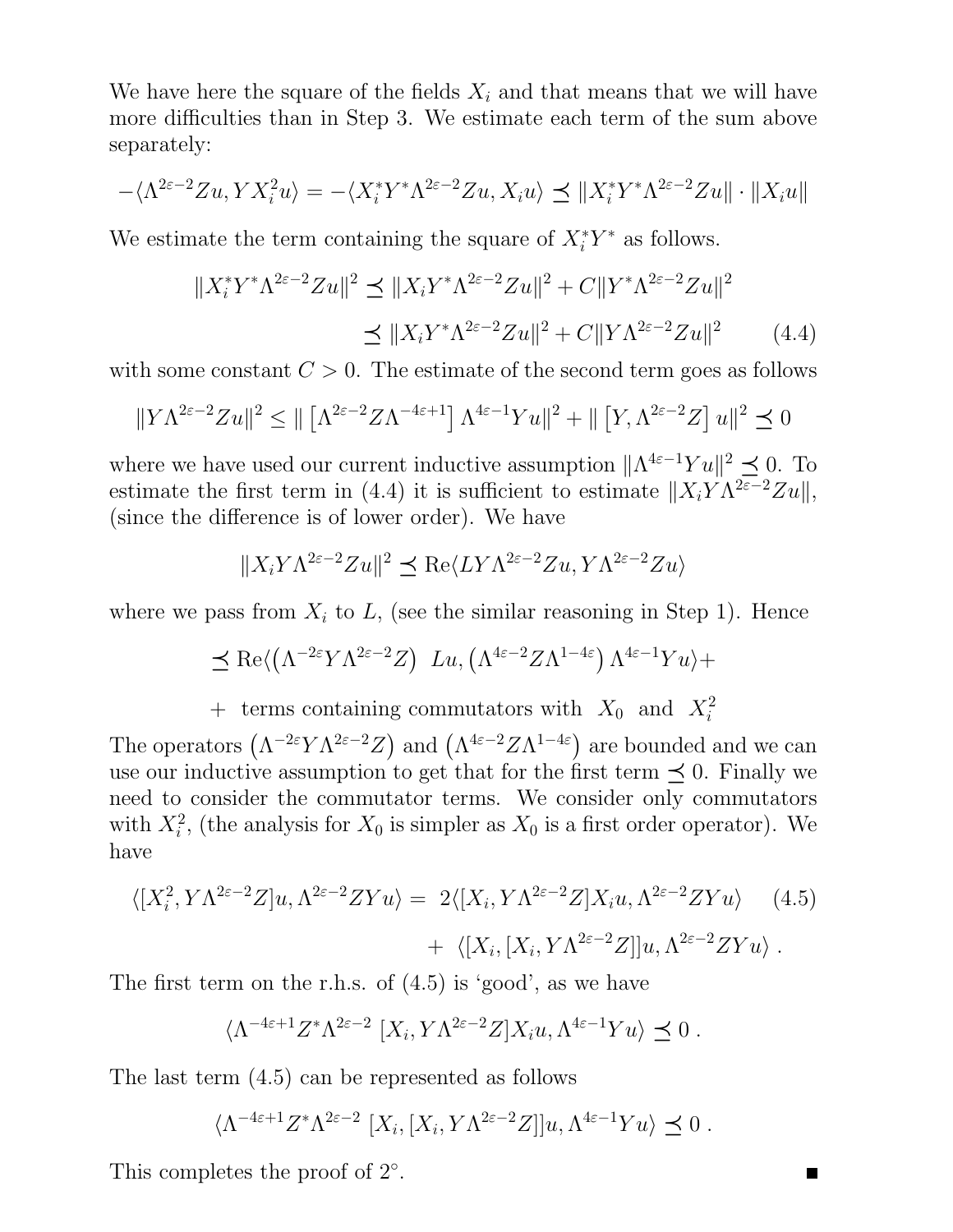FINAL STEP IN THE PROOF OF HÖRMANDER'S THEOREM We just showed that one has the bound

$$
\|\Lambda^{\varepsilon}u\| \leq c \left(\|Lu\| + \|u\|\right) \; .
$$

If we make the substitution  $u \longrightarrow \Lambda^{\alpha} u$ ,  $\alpha \in \mathbb{R}$  and use similar arguments to bound the commutator  $[\Lambda^\alpha, L]$ , it is possible to get bounds of the type

$$
\|\Lambda^{\varepsilon+\alpha}u\|\leq C\left(\|\Lambda^\alpha Lu\|+\|\Lambda^\alpha u\|\right)
$$

for every  $\alpha > 0$ . It is at this stage possible to use a bootstrapping argument to get smoothness of u from the smoothness of Lu. That is, if we know that  $Lu = g$  with a smooth function g, starting from some negative K for which  $\|\Lambda^k u\| < \infty$ , we can use the above inequality inductively to get that for any  $m \in \mathbb{N}$ ,  $\|\Lambda^m u\| < \infty$ . Thus  $u$  must be smooth and this ends the proof of Hörmander Theorem.

The key references for the above route to Hörmander's theorem include [Koh78] and [OR73]. See also the recent book [HN05] for a clear exposition of this and related problems.

Ш

In our model one can verify that the property  $V''_2 \neq 0$  implies that the Hörmander condition holds. Intuitively, just because the chain is connected, taking commutators gives derivatives in all directions  $q_1, ..., q_n, p_1, ..., p_n$ ; (think what happens when the chain is broken).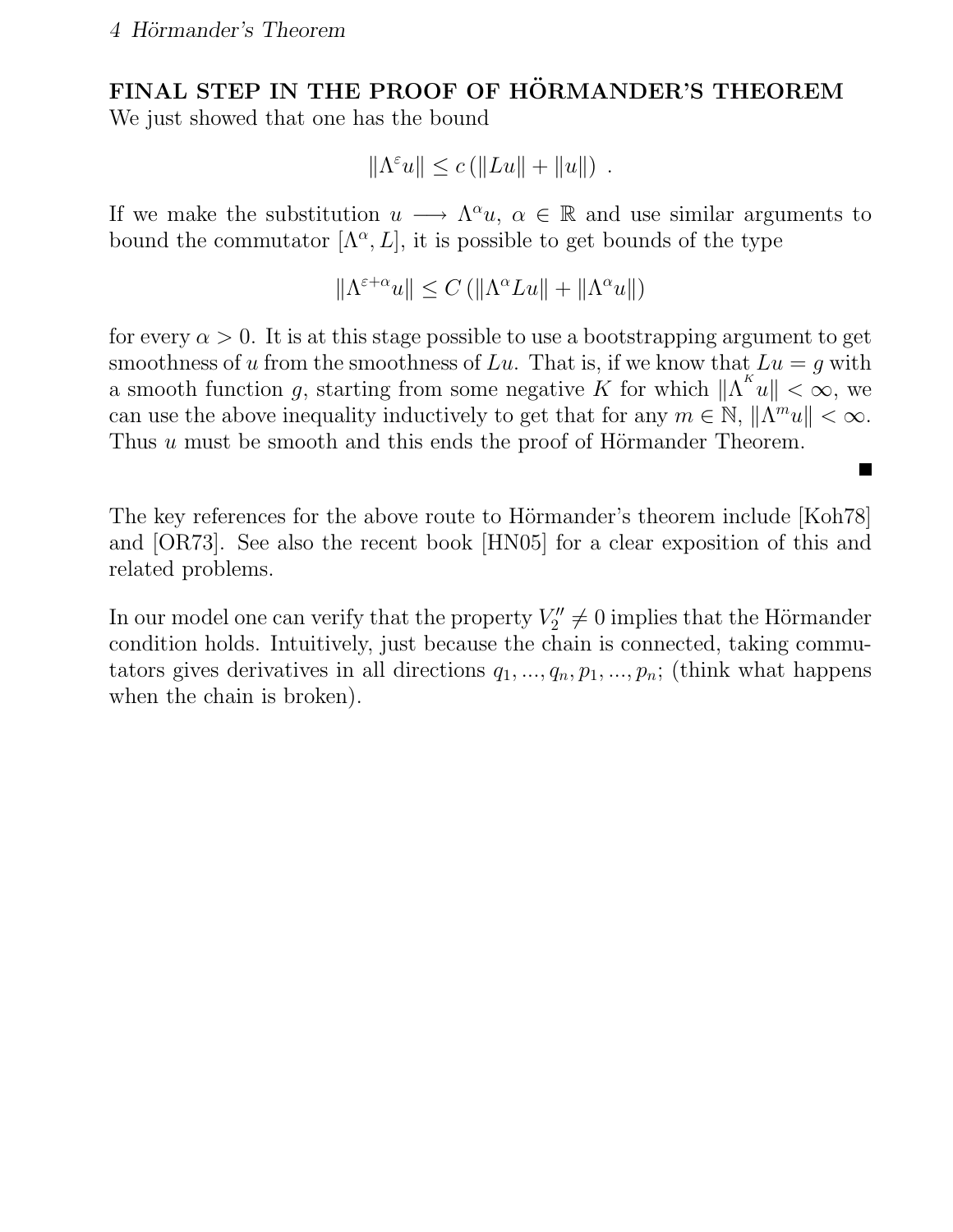# 5 Hörmander-like Estimates in Non-Compact Domains

The purpose of this section is the study of Hörmander type estimates, but in noncompact regions (actually the whole Euclidean space). The Hörmander Theorem give us bounds of the type

$$
\|\Lambda^{\varepsilon}u\|\leq C_K\left(\|Lu\|+\|u\|\right)
$$

for each  $u \in C^{\infty}(K)$ . It is reasonable to expect that if the coefficients of L are nicely behaved, the constant  $C_K$  can grow at most polynomially in the size of the region K. Let us denote by  ${Y_k}_{k>0}$  the collection of all the vector fields  $X_0, \{X_i\}$ making up the differential operator  $L$ , together with all their Lie brackets. The following assumption is natural in view of obtaining control over the growth of  $C_K$ :

#### Assumption: The polynomial Hörmander condition.

All coefficients of the vector fields  $X_i$  (and their derivatives) are bounded by multiples of some polynomial  $(1+|x|)^N$ . Furthermore, there exists  $r > 0$  and a constant C such that

$$
\sum_{j\leq r} \langle Y_j(x), \xi \rangle^2 \geq \frac{C}{1+|x|^N} |\xi|^2,
$$

for every pair  $x, \xi \in \mathbb{R}^d$ . In short we will refer to this condition as the poly-Hörmander condition.

One can show that if L satisfies the poly-Hörmander condition, then there exist positive constants  $C$ ,  $\varepsilon$  and N such that

$$
\|\Lambda^{\varepsilon}u\| \le C(1+|x|^N) \left( \|Lu\| + \|u\| \right) \tag{5.1}
$$

for each  $u \in C_0^{\infty}$  $\mathcal{O}_0^{\infty}(\mathbf{B}(x,1)),$  where  $\mathbf{B}(x,1)$  is a unit ball centred at the point x. We do not enter into a detailed proof of this fact, but it can be proven essentially by retracing the argument of the previous section and keeping track of constants.

For further study we need the following Sobolev spaces. We say that  $u \in \mathcal{S}^{\alpha,\beta}$  iff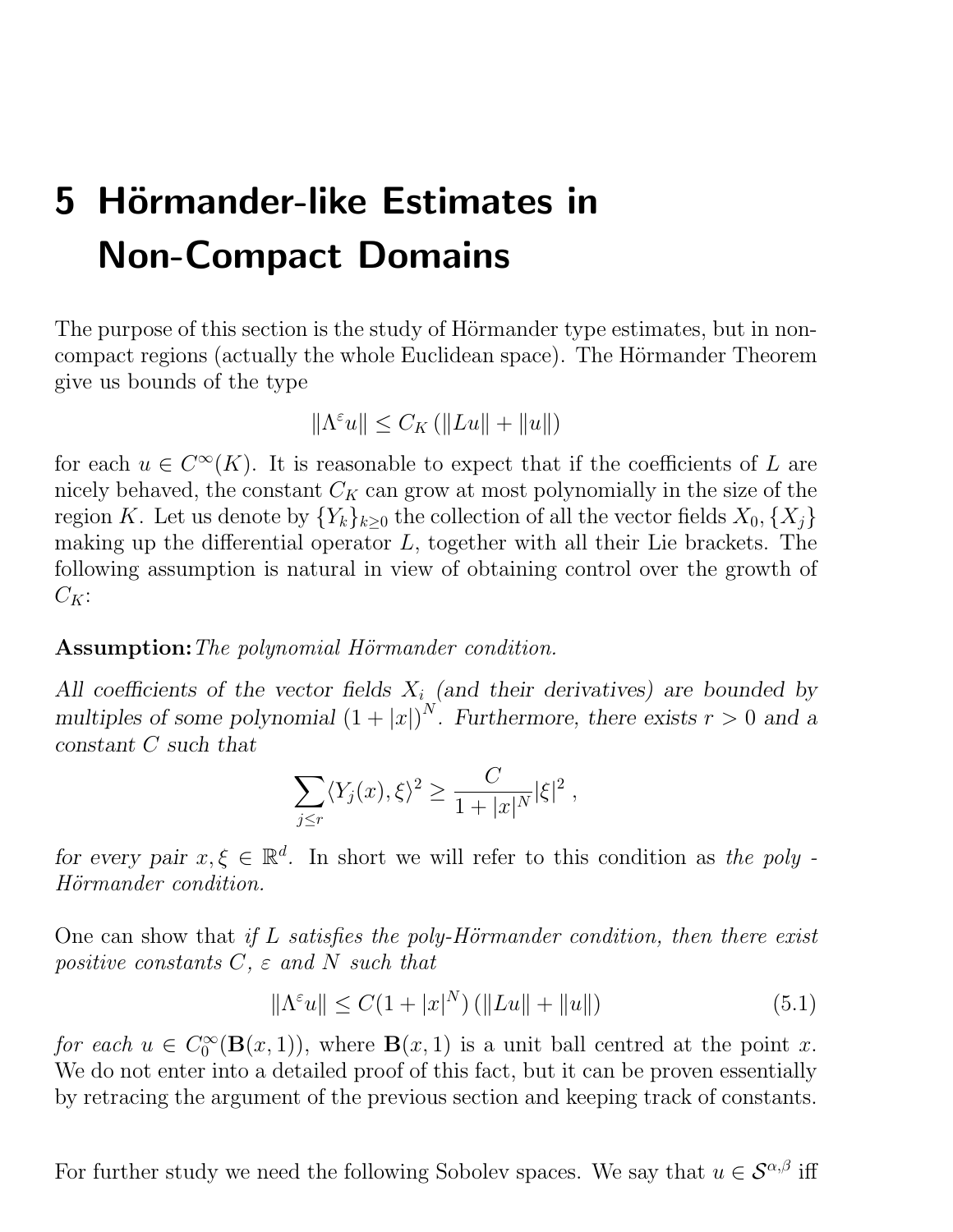#### 5 Hörmander-like Estimates in Non-Compact Domains

 $||u||_{\alpha,\beta} \equiv ||\overline{\Lambda}^{\beta} \Lambda^{\alpha} u|| < +\infty$  where  $\Lambda$  is as before and  $\overline{\Lambda}(x) \equiv (1+|x|^2)^{\frac{1}{2}} \equiv \langle x \rangle$ . The most important property of these spaces is that  $S^{\alpha',\beta'} \subset S^{\alpha,\beta}$  for  $\alpha' \geq \alpha$ ,  $\beta' \geq \beta$  and that this embedding is compact if and only if both inequalities are strict. In particular,  $\Lambda^{\alpha} \circ \overline{\Lambda}^{\beta}$  has compact resolvent in all of these spaces, as soon as  $\alpha > 0$  and  $\beta > 0$ .

#### Proposition

If L satisfies the poly-Hörmander condition, then for each  $\varepsilon > 0$  there exists  $\delta > 0$  and a constant  $C \in (0, \infty)$  such that

$$
||u||_{\delta,\delta} \leq C (||Lu|| + ||u||_{0,\varepsilon}),
$$

for each  $u \in C_0^{\infty}$  $\sum_{0}^{\infty}(\mathbb{R}^{n})$ 

#### Proof:

We divide the whole space  $\mathbb{R}^d$  into cubes centred around  $\mathbb{Z}^d$  and we consider a partition of unity  $\{\phi_x\}_{x\in\mathbb{Z}^d}$ . In this way, we can write an arbitrary smooth function u as

$$
u = \sum_{x \in \mathbb{Z}^d} \varphi_x u = \sum_{x \in \mathbb{Z}^d} \tilde{u}_x , \qquad (5.2)
$$

where  $\tilde{u}_x \in C_0^{\infty}$  $\int_0^\infty (\mathbf{B}(x,1))$ . The crucial step is to prove the inequality

$$
\|\tilde{u}\|_{\delta,\delta} \le c \left( \|L\tilde{u}\| + \|\tilde{u}\|\right) + C\langle x \rangle^{\varepsilon} \|\tilde{u}\|
$$
\n(5.3)

for all  $\tilde{u} \in C_0^{\infty}$  $\int_0^\infty (\mathbf{B}(x,1))$ . Given this inequality, it is relatively easy exercise to conclude the proof of the proposition.

We can show (5.3) starting with (5.1), knowing that roughly  $\|\tilde{u}\|_{\delta,\delta} \approx \langle x \rangle^{\delta} \|\tilde{u}\|_{\delta,0}$ . Using the Jensen inequality (applied to the first two factors) one can write

$$
\langle x \rangle^{N+\delta} \|\Lambda^{\delta}\tilde{u}\| = \langle x \rangle^{N+\delta} \frac{\|\Lambda^{\delta}\tilde{u}\|}{\|\tilde{u}\|} \|\tilde{u}\| \leq C \frac{\|\Lambda^{\delta}\tilde{u}\|^{J}}{\|\tilde{u}\|^{J-1}} + \tilde{c} \langle x \rangle^{(N+\delta)(1+\frac{1}{J-1})} \|\tilde{u}\|.
$$

On the other hand for any self-adjoint positive operator A and any  $J > 0$  one has

$$
||A\tilde{u}||^{J} \leq ||A^{J}\tilde{u}|| ||\tilde{u}||^{J-1}.
$$

Inserting this into our estimate, we have

$$
\langle x \rangle^{N+\delta} \|\Lambda^{\delta}\tilde{u}\| \le \|\Lambda^{\delta J}\tilde{u}\| + \tilde{c} \langle x \rangle^{(N+\delta)(1+\frac{1}{J-1})} \|\tilde{u}\|
$$
  

$$
\le C \left\{ (\|L\tilde{u}\| + \|\tilde{u}\|) + \tilde{c} \langle x \rangle^{(N+\delta)(1+\frac{1}{J-1})} \|\tilde{u}\| \right\}
$$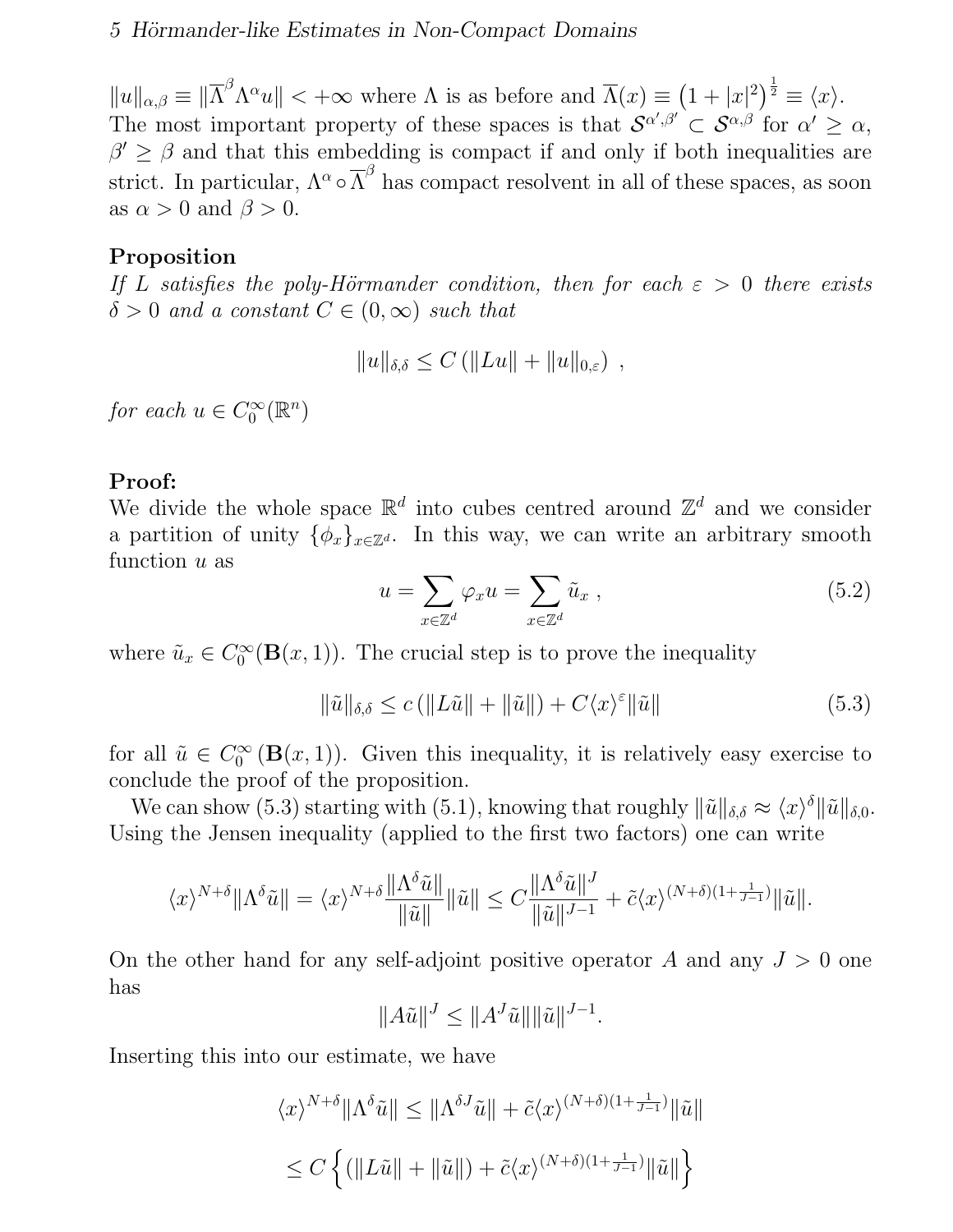For any fixed J, we can choose  $\delta$  small enough such that  $J\delta$  is smaller than the  $\varepsilon$  from (5.1). This leads to

$$
\langle x \rangle^{\delta} \|\Lambda^{\delta}\tilde{u}\| \leq C \left( \|L\tilde{u}\| + \|\tilde{u}\|\right) + C \langle x \rangle^{\delta\left(1 + \frac{1}{J-1}\right) + \frac{N}{J-1}} \|\tilde{u}\|.
$$

Since J can be made arbitrarily large (at the expense of making  $\delta$  very small), the exponent  $\delta\left(1+\frac{1}{J-1}\right)+\frac{N}{J-1}$  $\frac{N}{J-1}$  can be made arbitrarily small and hence (5.3) follows.  $\blacksquare$ 

Now we go back to our physical model of a chain of oscillators coupled to two heat baths at different temperatures. Since the above results apply (under mild growth conditions on the potentials  $V_1$  and  $V_2$ ), it is sufficient in order to show compactness of the resolvent of  $L$ , to obtain a bound of the type

$$
||u||_{0,\varepsilon} \le C(||Lu|| + ||u||). \tag{5.4}
$$

We should note that the operator  $\overline{\Lambda}$  is not a good choice - the technique just does not work. A more convenient choice is the operator of multiplication by the Hamiltonian H of the system, instead of the previous  $\overline{\Lambda}$ . The useful property is that the energy operator  $H$  commutes with Liouville operator which makes the analysis possible, i.e.  $[X_H, H] = 0$ . We are therefore going to argue that for some choices of the pinning and the coupling potentials, one can obtain a bound of the type

$$
||H^{\varepsilon}u|| \le C(||Lu|| + ||u||), \qquad (5.5)
$$

which then implies  $(5.4)$  because H grows at least polynomially in all directions.

We introduce the spaces

$$
\mathcal{F}_{\alpha}^{k} = \left\{ f : \quad |D^{i}f| \leq C_{i} \langle x \rangle^{\alpha - \min\{|i|,k\}} \right\}.
$$

The main result is as follows

#### Theorem

If  $V_1 \in \mathcal{F}_\alpha^2$  and  $V_2 \in \mathcal{F}_\beta^2$  with  $\beta > \alpha > 2$  and moreover  $V_1 \ge c \langle x \rangle^\alpha$ ,  $V_2 \ge c \langle x \rangle^\beta$ ,  $xV'_1 \ge c\langle x \rangle^\alpha - \tilde{c}, \ xV'_2 \ge c\langle x \rangle^\beta - \tilde{c} \ and \ finally \ (V''_2)$  $(Z''_2)^{-1} \in \mathcal{F}_0$  , then the inequality  $(5.4)$  holds true.

#### Some Comments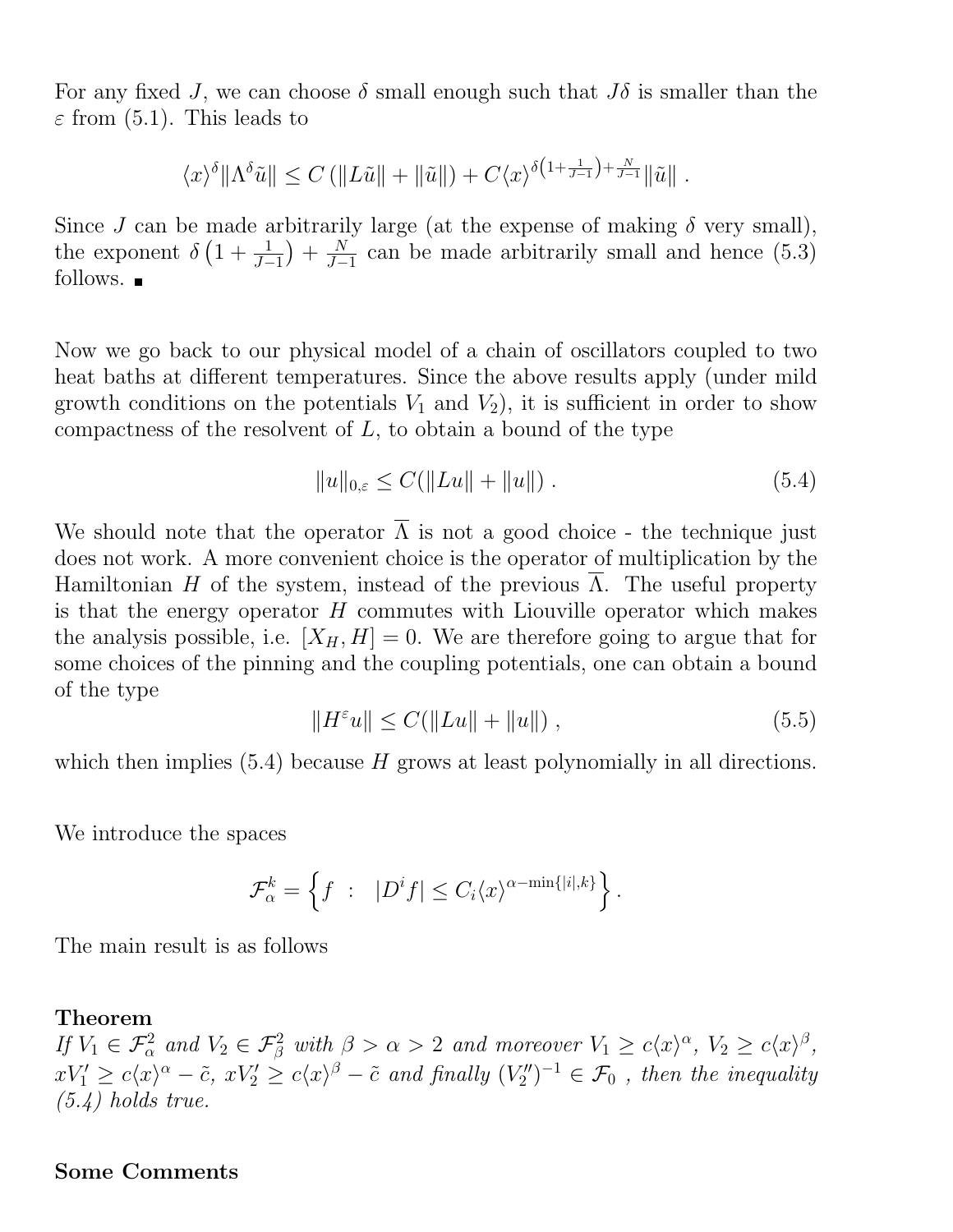#### 5 Hörmander-like Estimates in Non-Compact Domains

- If the conditions  $V_1 \ge c\langle x \rangle^\alpha$ ,  $V_2 \ge c\langle x \rangle^\beta$  are not satisfied then the pinning potential dominates and there is no sufficient transport of energy and the bound (5.4) does not hold in general.
- The condition  $(V_2'')$  $(\mathcal{F}_2'')^{-1} \in \mathcal{F}_0$  is not necessary.
- The condition  $\beta > \alpha > 2$  can be relaxed and it is sufficient to assume  $\beta \geq \alpha \geq 2$ .

#### Idea of the Proof:

Our generator has the form

$$
L = X_H + \mathcal{L}_{OU} + cp_0^2 + cp_N^2
$$

(where  $\mathcal{L}_{OU}$  is an Ornstein-Uhlenbeck operator). As before in the Step 1, it is straightforward to get the bound

$$
||p_0u|| \le c (||Lu|| + ||u||) .
$$

We would like to mimic Step 4 of the proof of the Hörmander theorem to get bounds on

$$
\langle H^{\varepsilon-1}\left[X_0,f\right],gu\rangle\;,
$$

where  $g$  is some function with well-controlled growth (use a priori bounds), and  $f$  is a function on which we obtained bounds from a previous step (induction). Starting with  $f = p_0$  and  $g = q_1 - q_0$ , we get

$$
\langle H^{\varepsilon-1} \nabla V_2(q_1 - q_0) u, (q_1 - q_0) u \rangle = \langle H^{\varepsilon-1} [X_0, p_0] u, (q_1 - q_0) u \rangle +
$$
  
 
$$
\qquad + \langle H^{\varepsilon-1} \nabla V_1(q_0) u, (q_1 - q_0) u \rangle,
$$
 (5.6)

where

$$
H = \sum \frac{p_i^2}{2} + \sum V_1(q_i) + \sum V_2(q_i - q_{i-1}).
$$

The term involving  $X_0$  can be bounded in pretty much the same way as before. Concerning the other term, if we would like to bound

 $\langle H^{\varepsilon-1} \nabla V_1(q_0)u, q_1u \rangle$ 

and

$$
\langle H^{\varepsilon-1}\nabla V_1(q_0)u, q_0u\rangle
$$

separately, we would need

$$
H^{\varepsilon-1}\nabla V_1(q_0)q_0
$$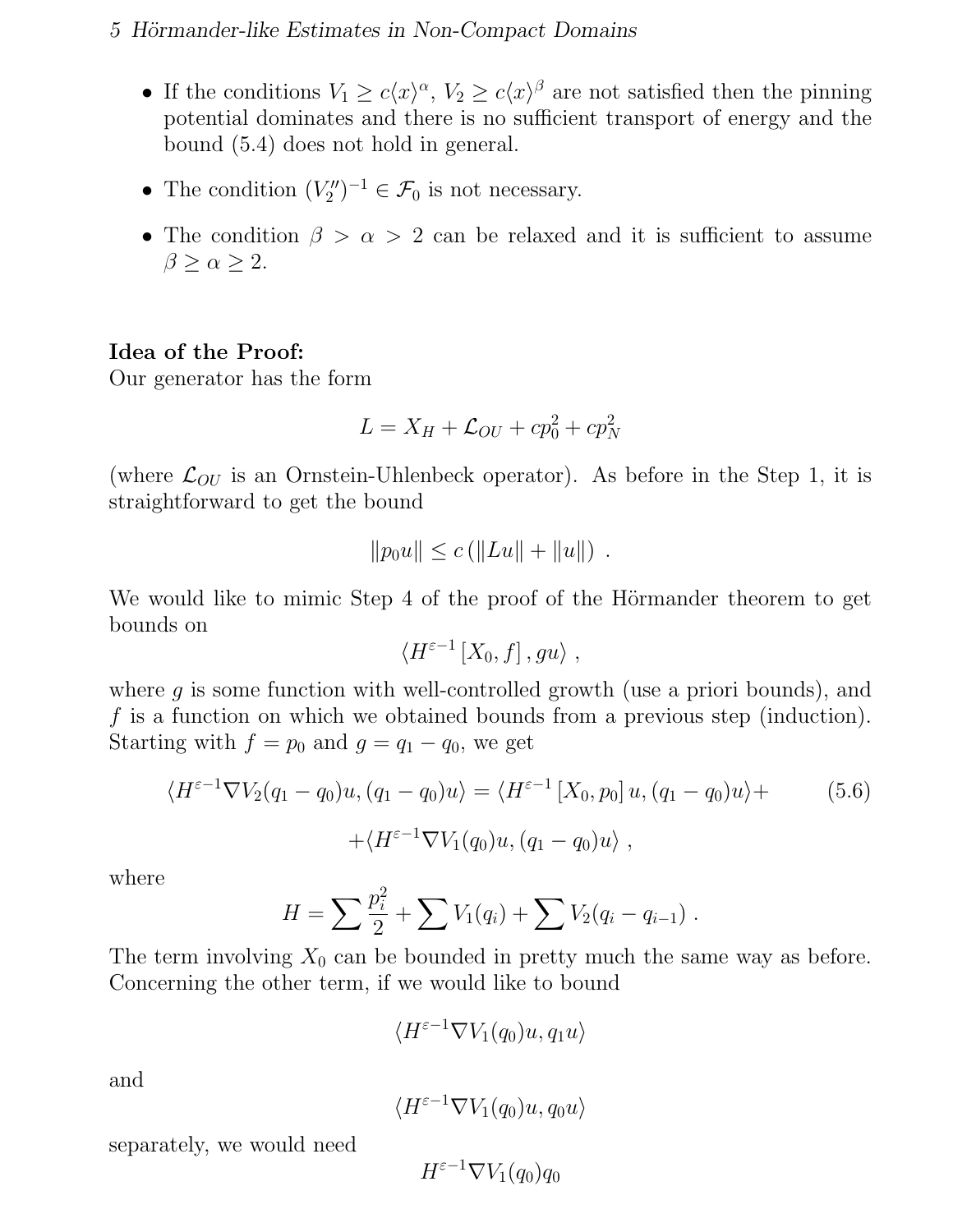bounded for some  $\varepsilon$ . This is not realistic since, if  $V_1$  behaves like a polynomial at infinity,  $\nabla V_1(q_0)q_0 \sim V_1(q_0)$  at infinity and at the same time  $H \sim V_1(q_0)$  in the direction  $q_0$ .

On the other hand, we have

$$
\nabla V_1(q_0)(q_1-q_0) \le \frac{|q_1-q_0|^p}{p} + \frac{|\nabla V_1(q_0)|^{p'}}{p'}
$$

with  $\frac{1}{p} + \frac{1}{p'}$  $\frac{1}{p'} = 1$ . Now, if we can choose p and p' in such way that

$$
\frac{|q_1 - q_0|^p}{p} \ll V_2(q_1 - q_0) \tag{5.7}
$$

and

$$
\frac{|\nabla V_1(q_0)|^{p'}}{p'} \ll V_1(q_0)
$$
\n(5.8)

 $\blacksquare$ 

are both satisfied, then we get a bound on the second term in (5.6).

Supposing that  $V_1(q) \sim q^n$  and  $V_2(q) \sim q^m$ , then using (5.7) and (5.8), we have to take

| p < m | and | $p'<\frac{n}{p}$ |
|-------|-----|------------------|
|       |     | $\frac{1}{n-1}$  |

i.e.

| and |  |
|-----|--|
|     |  |

Hence

$$
\frac{1}{p} + \frac{1}{p'} > 1 + \frac{1}{m} - \frac{1}{n}
$$

which implies  $n < m$ .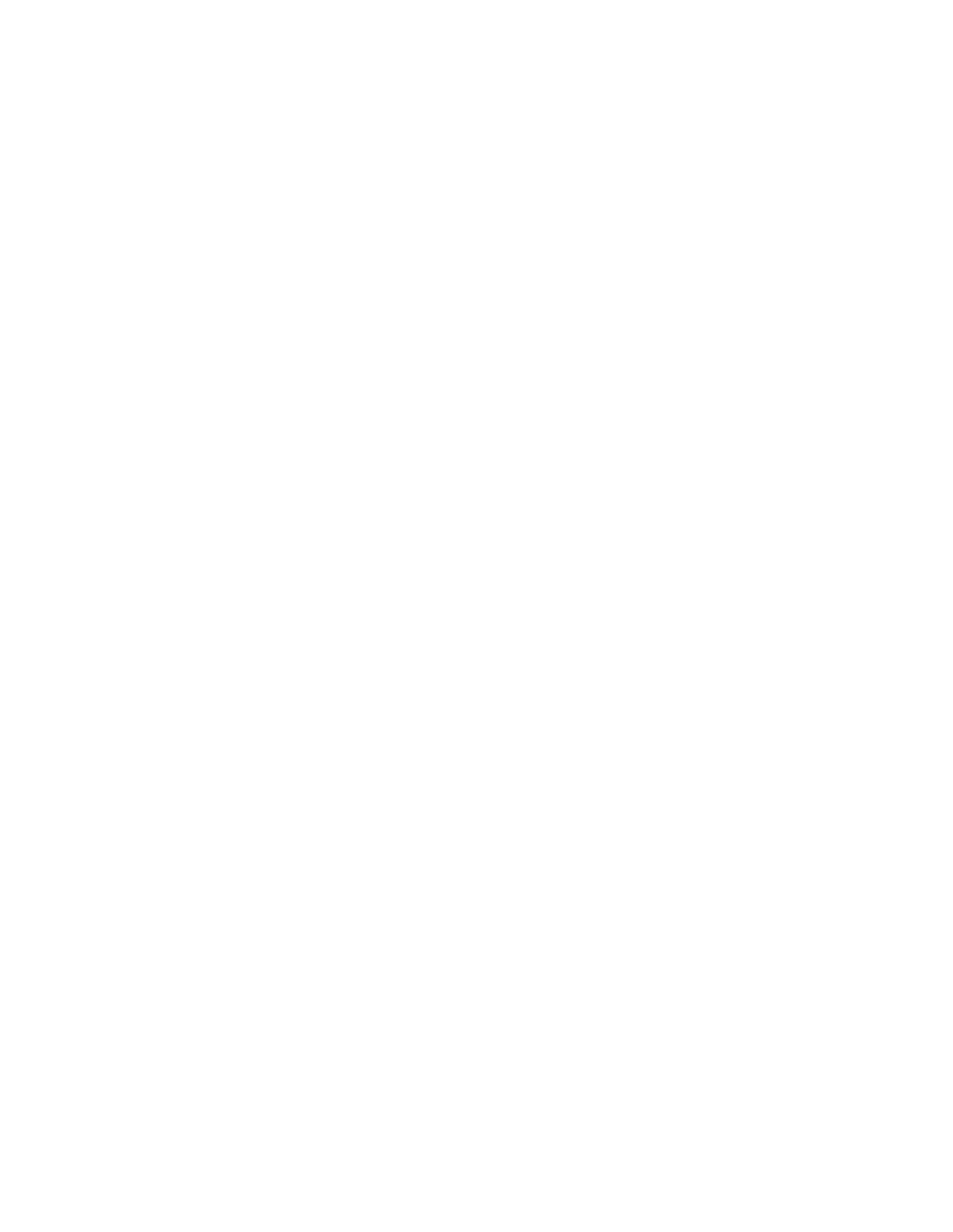## **Bibliography**

- [EH00] J.-P. ECKMANN and M. HAIRER. Non-equilibrium statistical mechanics of strongly anharmonic chains of oscillators. Comm. Math. Phys. 212, no. 1, (2000), 105–164.
- [EH03] J.-P. ECKMANN and M. HAIRER. Spectral properties of hypoelliptic operators. Comm. Math. Phys. 235, no. 2, (2003), 233–253.
- [EPR99a] J.-P. ECKMANN, C.-A. PILLET, and L. REY-BELLET. Entropy production in nonlinear, thermally driven Hamiltonian systems. J. Statist. Phys. 95, no. 1-2, (1999), 305–331.
- [EPR99b] J.-P. ECKMANN, C.-A. PILLET, and L. REY-BELLET. Nonequilibrium statistical mechanics of anharmonic chains coupled to two heat baths at different temperatures. Comm. Math. Phys. 201, no. 3, (1999), 657–697.
- [FK87] G. W. FORD and M. KAC. On the quantum Langevin equation. J. Statist. Phys. 46, no. 5-6, (1987), 803–810.
- [FKM65] G. W. FORD, M. KAC, and P. MAZUR. Statistical mechanics of assemblies of coupled oscillators. J. Mathematical Phys. 6, (1965), 504– 515.
- [HM88] B. HELFFER and A. MOHAMED. Characterisation du spectre essentiel de loperateur de Schrödinger avec un champ magnetique. Ann. Inst. Fourier (Grenoble) 38, no. 2, (1988), 951–12.
- [HN85] B. HELFFER and J. NOURRIGAT. Hypoellipticite maximale pour des operateurs polynomes de champs de vecteurs, Progress in Mathematics vol. 58 , Birkhauser Boston Inc., Boston, MA, 1985.
- [HN04] F. HERAU and F. NIER. Isotropic hypoellipticity and trend to equilibrium for the Fokker-Planck equation with a high-degree potential. Arch. Ration. Mech. Anal. 171, no. 2, (2004), 151–218.
- [HN05] B. HELFFER and F. NIER. Hypoelliptic estimates and spectral theory for Fokker- Planck operators and Witten Laplacians, Lecture Notes in Mathematics vol. 1862, Springer-Verlag, Berlin, 2005.